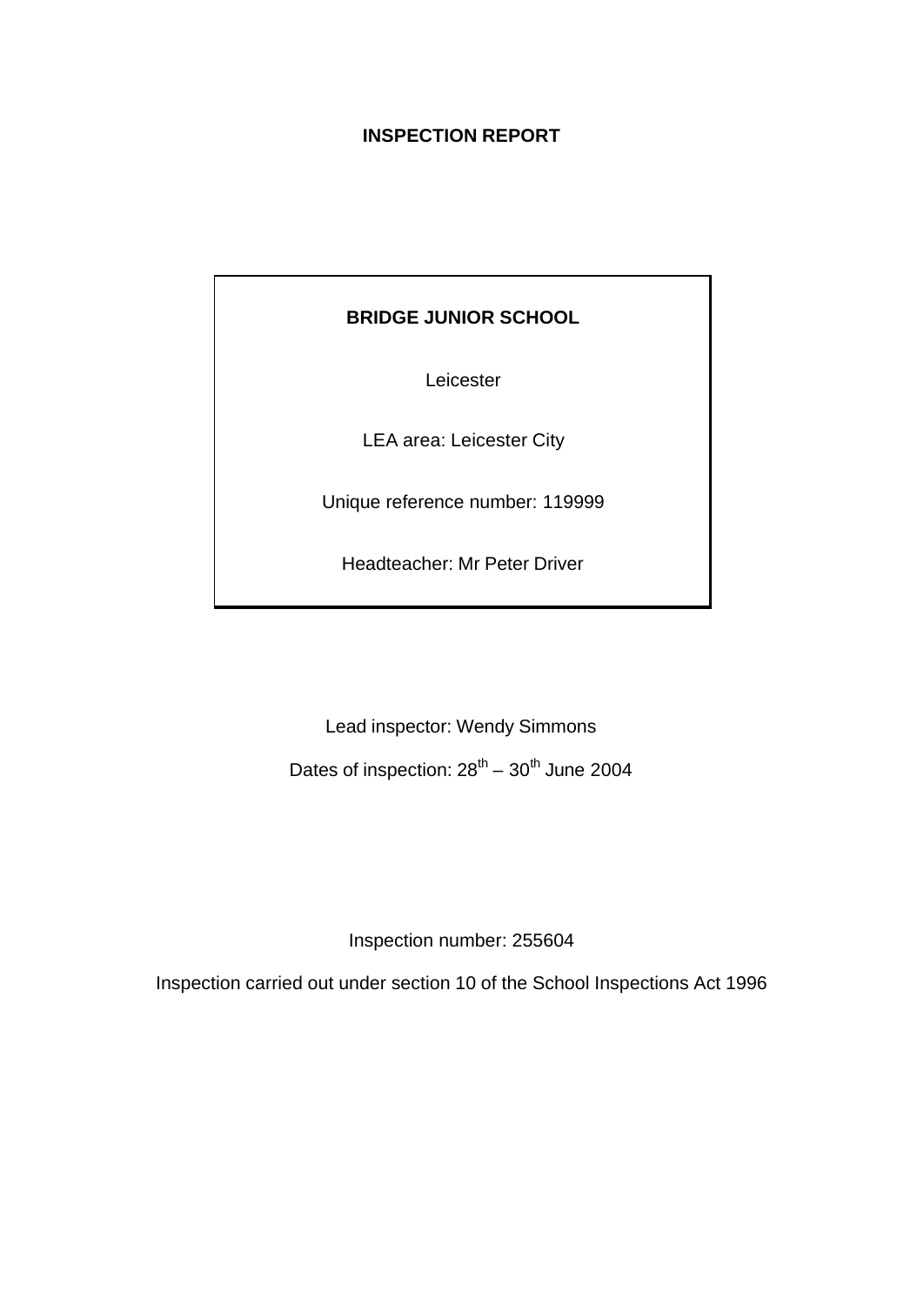#### © Crown copyright 2004

This report may be reproduced in whole or in part for non-commercial educational purposes, provided that all extracts quoted are reproduced verbatim without adaptation and on condition that the source and date thereof are stated.

Further copies of this report are obtainable from the school. Under the School Inspections Act 1996, the school must provide a copy of this report and/or its summary free of charge to certain categories of people. A charge not exceeding the full cost of reproduction may be made for any other copies supplied.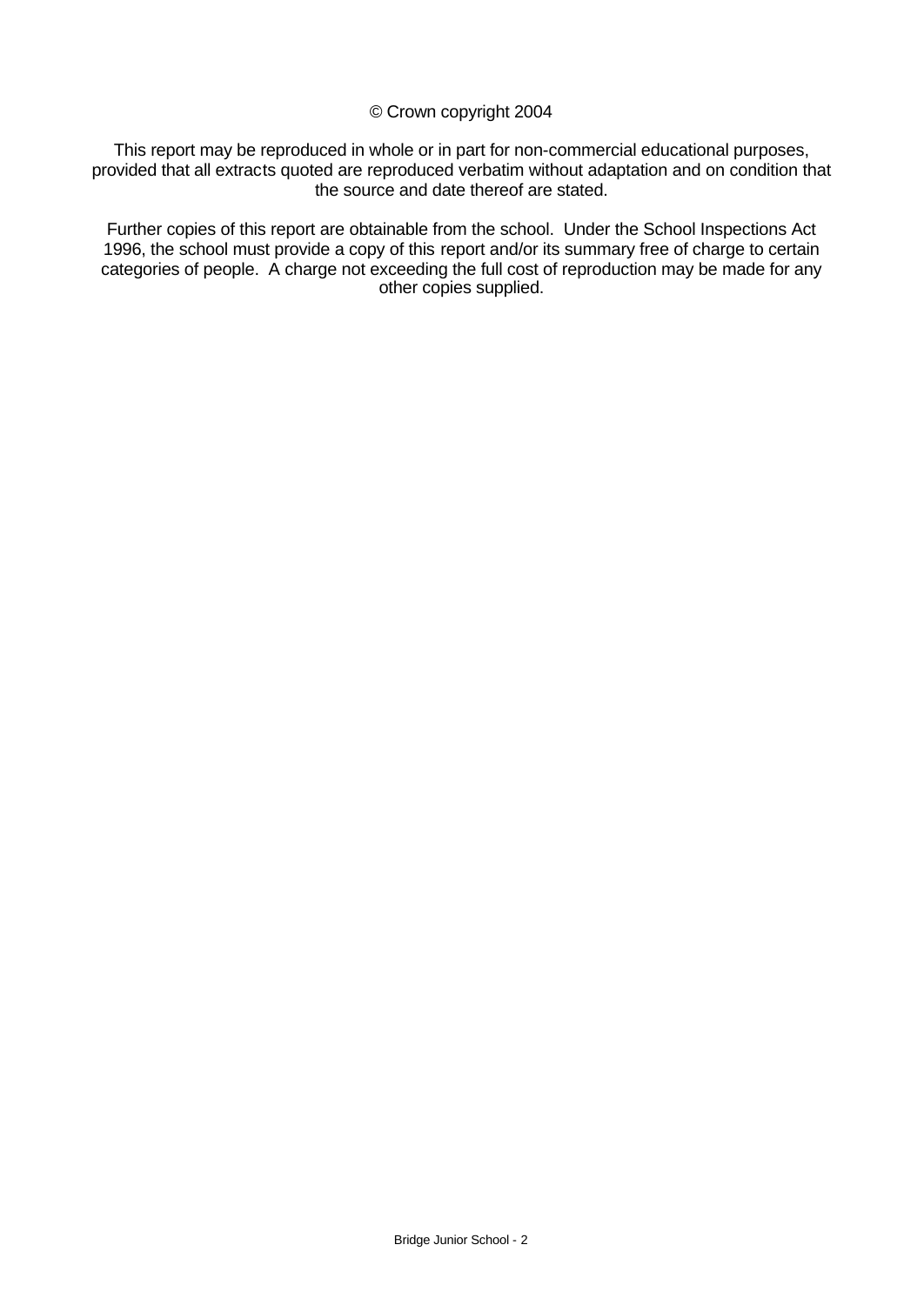# **INFORMATION ABOUT THE SCHOOL**

| Type of school                                        | Junior                                                     |
|-------------------------------------------------------|------------------------------------------------------------|
| School category:                                      | Community                                                  |
| Age range of pupils:                                  | 7 to 11                                                    |
| Gender of pupils:                                     | Mixed                                                      |
| Number on roll:                                       | 354                                                        |
| School address:                                       | Mere Close<br>Off Mere Road<br>Leicester<br>Leicestershire |
| Postcode:                                             | LE5 3HH                                                    |
| Telephone number:                                     | (0116) 2536092                                             |
| Fax number:                                           | (0116) 2536092                                             |
| Appropriate authority:<br>Name of chair of governors: | The governing body<br>Mr Paul Archdeacon                   |
| Date of previous inspection:                          | $27^{th} - 30^{th}$ April 1998                             |

# **CHARACTERISTICS OF THE SCHOOL**

Bridge Junior School is a larger than average school educating 354 pupils. There are broadly equal numbers of boys and girls. The school serves a very diverse ethnic community in which 17 different languages are spoken; Gujerati, Kutchi, Somali and Punjabi predominate and 83 per cent of pupils are supported through an additional government ethnic minority achievement grant. Sixty pupils are at the earliest stages of learning English, which reflects the very high mobility in the school, as pupils often join the school with little or no spoken English. Pupils' attainment on entry is well below average. Muslim, Hindi, Sikh and Christian pupils are all represented. Since the last inspection, the profile of pupils joining the school has altered, with more refugees and an increase in the proportion of Muslim pupils. The school is situated in a densely populated area. Pupils are mostly from lower than average social circumstances. Many pupils live in social housing and overcrowding is high. A higher than average proportion of pupils are currently on the special educational needs register (SEN). Of the 92 pupils on this, 22 have significant needs and three have statements. Most have moderate learning difficulties, but a high proportion has severe learning, speech, social, emotional and behavioural difficulties. A higher than average proportion of pupils have free school meals. However, this does not include others who might also be eligible, as the school is not able to provide a suitable catering service for Muslim pupils. A major building project is shortly to be finished to increase the accommodation and remove most mobile classrooms. The school is part of a 'Social Cohesion Project', which links with other organisations and the local catholic school to enhance racial harmony. The school gained a 'School Achievement Award' in 2002.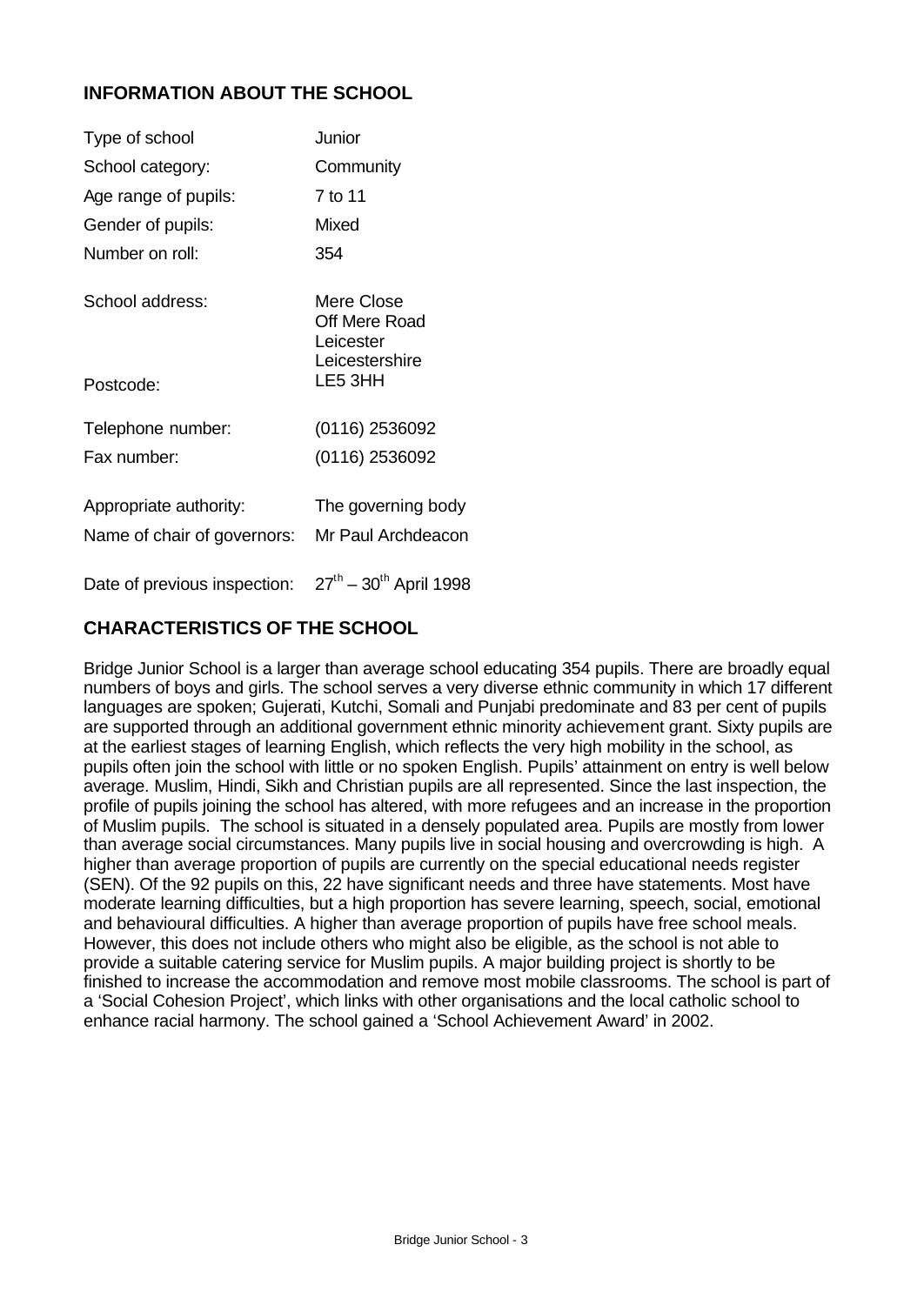# **INFORMATION ABOUT THE INSPECTION TEAM**

| Members of the inspection team |                      |                | <b>Subject responsibilities</b>                                                       |
|--------------------------------|----------------------|----------------|---------------------------------------------------------------------------------------|
| 23674                          | <b>Wendy Simmons</b> | Lead inspector | English                                                                               |
| 9569                           | Jan Leaning          | Lay inspector  | Personal, social and health<br>education (PSHE)                                       |
| 29695                          | Jill Lance           | Team inspector | Art, music, religious education (RE)<br>and special educational needs<br>(SEN)        |
| 31192                          | <b>John Stewart</b>  | Team inspector | Information and communication<br>technology, geography and<br>physical education (PE) |
| 21334                          | Savi Ramnath         | Team inspector | English as an additional language<br>and science                                      |
| 32556                          | Stephen Greenhall    | Team inspector | Mathematics, design and<br>technology (DT), and history                               |

The inspection contractor was:

# **e-Qualitas Limited**

Langshaw Pastens Road Limpsfield chart Oxted **Surrey** RH8 ORE

Any concerns or complaints about the inspection or the report should be made initially to the inspection contractor. The procedures are set out in the leaflet *'Complaining about Ofsted Inspections'*, which is available from Ofsted Publications Centre (telephone 07002 637833) or Ofsted's website (www.oftsed.gov.uk).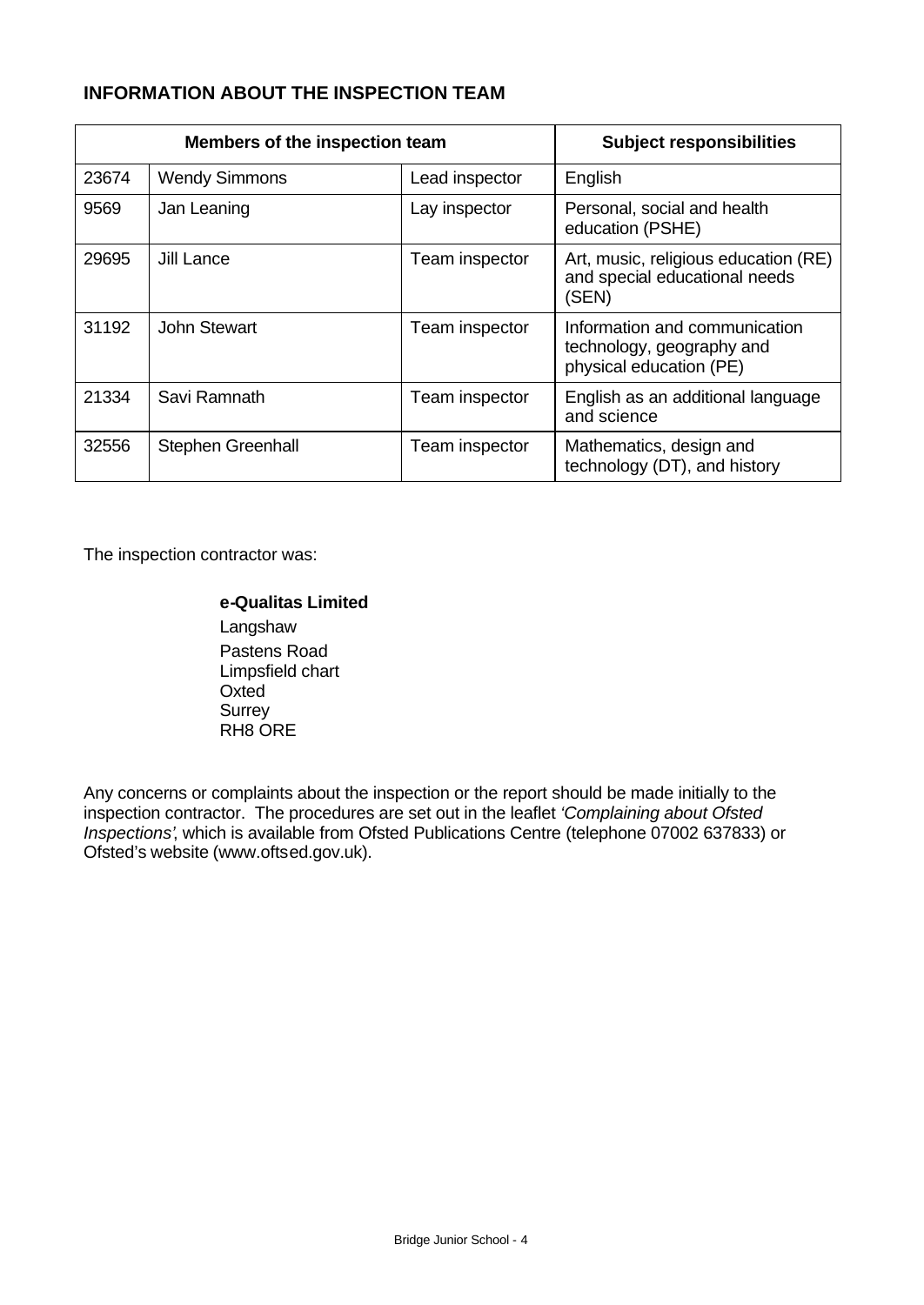# **REPORT CONTENTS**

|                                                                                                                                    | Page |
|------------------------------------------------------------------------------------------------------------------------------------|------|
| <b>PART A: SUMMARY OF THE REPORT</b>                                                                                               | 6    |
| <b>PART B: COMMENTARY ON THE MAIN INSPECTION FINDINGS</b>                                                                          | 8    |
| <b>STANDARDS ACHIEVED BY PUPILS</b>                                                                                                |      |
| Standards achieved in areas of learning, subjects and courses                                                                      |      |
| Pupils' attitudes, values and other personal qualities                                                                             |      |
| QUALITY OF EDUCATION PROVIDED BY THE SCHOOL                                                                                        | 11   |
| Teaching and learning<br>The curriculum<br>Care, guidance and support<br>Partnership with parents, other schools and the community |      |
| <b>LEADERSHIP AND MANAGEMENT</b>                                                                                                   | 16   |
| PART C: THE QUALITY OF EDUCATION IN AREAS OF LEARNING,<br><b>SUBJECTS AND COURSES</b>                                              | 18   |
| <b>SUBJECTS IN KEY STAGE 2</b>                                                                                                     |      |
| <b>PART D: SUMMARY OF THE MAIN INSPECTION JUDGEMENTS</b>                                                                           | 25   |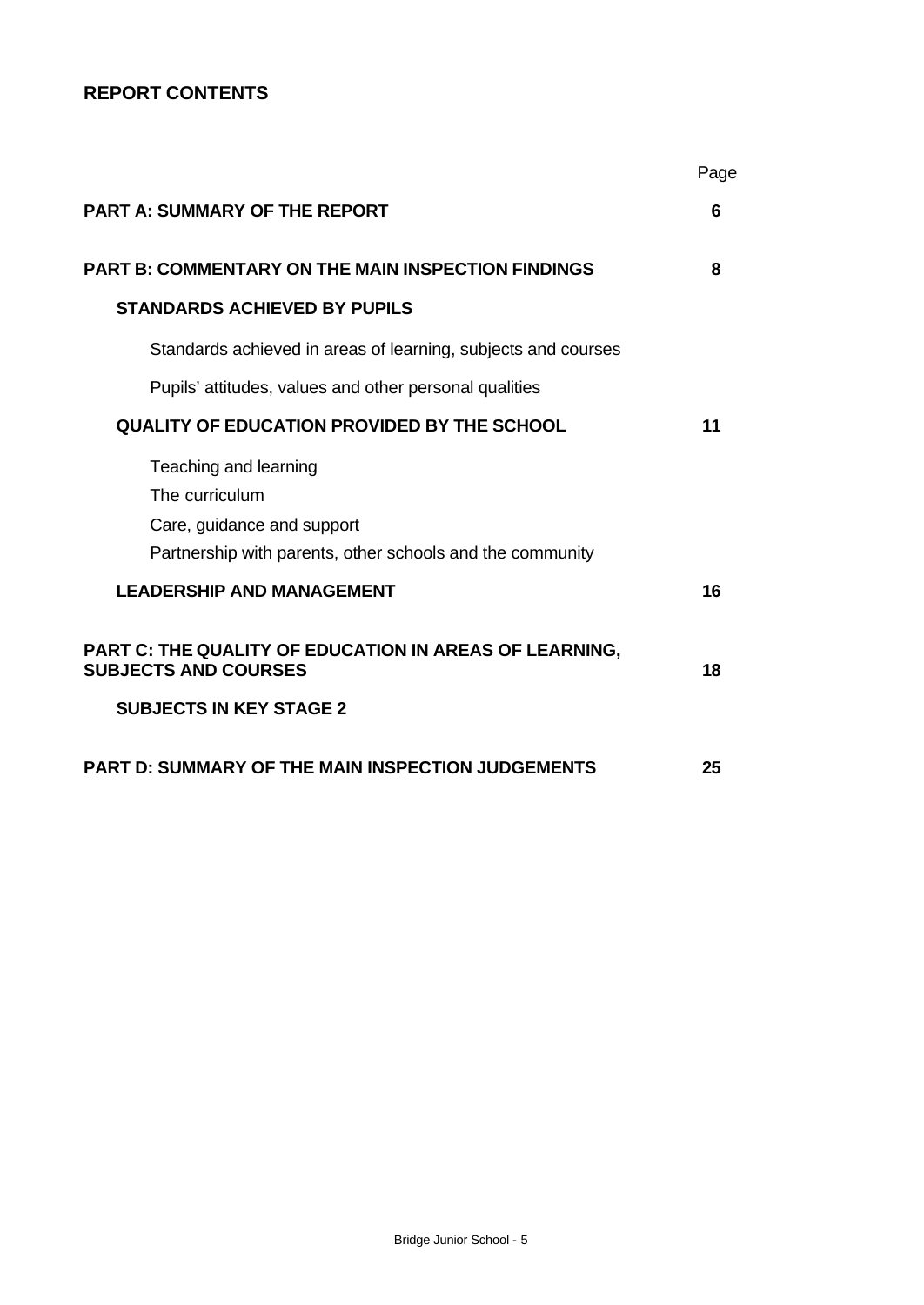# **PART A: SUMMARY OF THE REPORT**

## **OVERALL EVALUATION**

**Bridge Junior School is a good school** providing an effective overall standard of education. Teaching and learning are good. Good leadership and management are resulting in good achievement and improving standards overall. Provision for the very high proportion of pupils learning English as an additional language (EAL) and for pupils with special educational needs (SEN) is good. This very caring and inclusive school provides very good value for money to the diverse ethnic community in which 17 different languages are spoken and 83 per cent of pupils are supported through a government ethnic minority achievement grant.

The school's main strengths and weaknesses are

- Good leadership and management by the headteacher, senior staff and governors underpin pupils' good achievement, although the role of subject managers is underdeveloped
- The high quality care of pupils and very effective personal, social, spiritual and cultural curriculum results in pupils showing very good attitudes to learning and very good behaviour
- Teaching and learning are good overall in all year groups, especially for English, information and communication technology (ICT) and science and result in good achievement by Year 6
- Higher ability pupils, especially girls, are not challenged enough in their mathematics work
- Writing is improving, but presentation and handwriting are not always of high enough quality
- There is good overall provision for pupils with SEN
- Very good links with parents and the community enrich pupils' learning and racial harmony

**Satisfactory improvement has been made since the last inspection in 1998**. Standards of work are not as high due to differences in the mix of skills pupils have, however, pupils continue to make good progress. High standards have been maintained in pupils' attitudes, behaviour, links with parents and the community, and in the care of pupils. The 'Social Cohesion Project' and 'Bookshare' are very successful new initiatives. There has been good overall improvement in most key issues, especially in the provision for information and communication technology (ICT). Aspects of assessment still require development and progress in updating SEN has been slow. Rightly, the school is working to improve writing, the role of subject managers and the accommodation.

#### **STANDARDS ACHIEVED**

**Achievement is good overall**. Although standards of work are below average achievement is good from pupils' low starting point in their English skills. Pupils do best in improving their speaking and reading skills, especially through 'Bookshare'. Currently, standards are below average in English, just below average in science and average in mathematics. In ICT, standards areas expected. Pupils achieve well in English, ICT, science, religious education (RE) geography and history, as teachers work effectively to widen pupils' vocabulary, knowledge and skills. In mathematics, pupils' achievement is satisfactory, given their starting point, but higher ability pupils, especially girls, are not always given enough of a challenge in lessons. Pupils with SEN achieve well. The following table shows that pupils were reaching well below average standards in national tests up to 2003 in English and science. The provisional results for the 2004 national tests show good improvement in English and science. When comparing Bridge with other similar schools the national data used does not take account of the high number of SEN pupils. Furthermore, some families do not receive free school meals, as the school is not able to provide suitable catering service for Muslim pupils.

| <b>Results in National</b><br>Curriculum tests at the end |      | Similar<br>schools' |      |   |
|-----------------------------------------------------------|------|---------------------|------|---|
| of Year 6, compared with:                                 | 2001 | 2003                | 2003 |   |
| English                                                   |      |                     |      | U |
| mathematics                                               |      |                     |      |   |
| science                                                   |      |                     |      |   |

*Key: A\* top 5% of schools – A well above average; B – above average; C – average; D – below average; E – well below average; E\* - in the lowest 5% of schools*

*Similar schools are those with a similar percentage of pupils having free school meals.*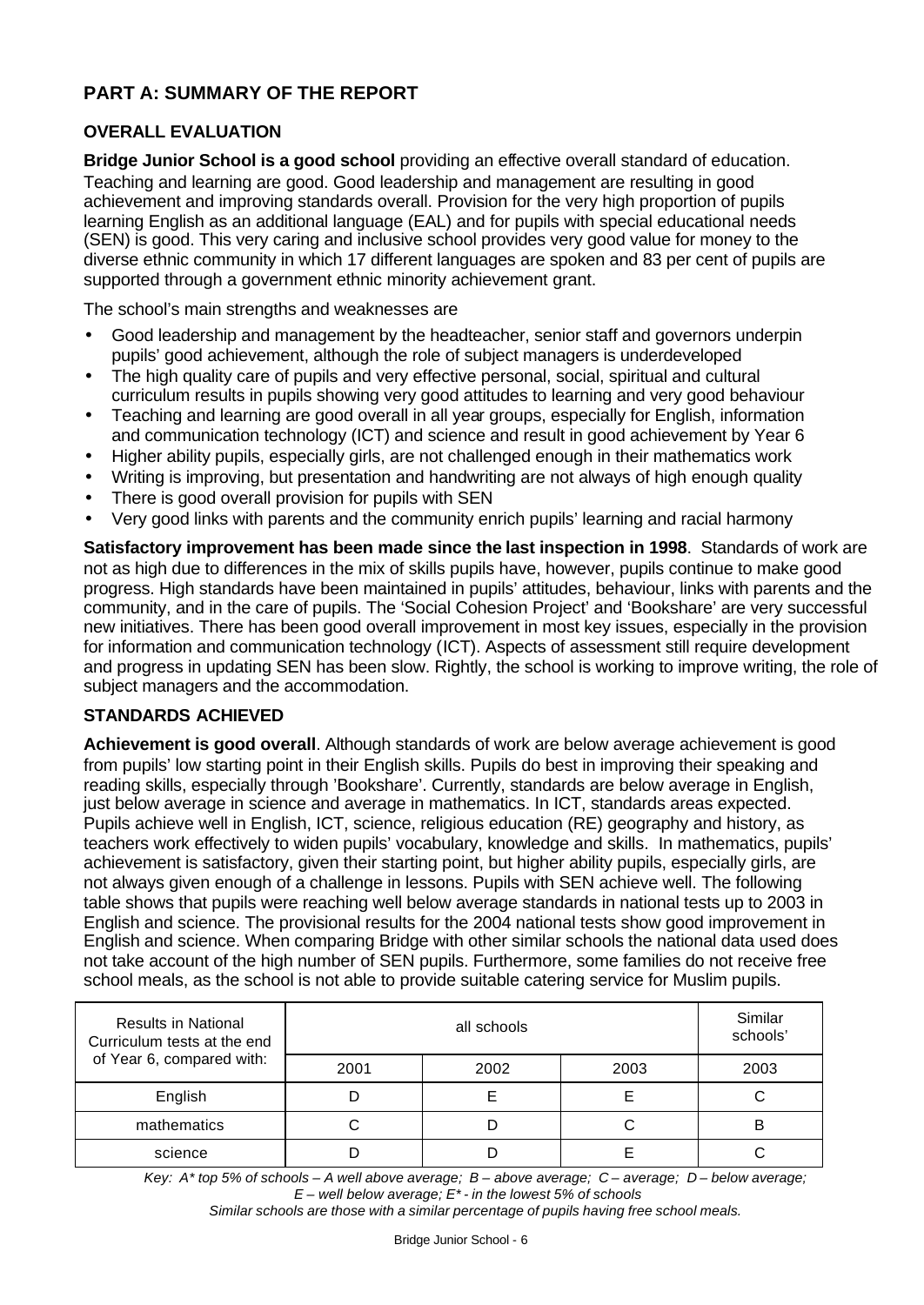**Pupils' personal qualities, including their spiritual, moral, social and cultural development are very good**. Pupils show very good attitudes and behaviour. The 'Social Cohesion Project', has a positive impact on racial harmony. Attendance is currently satisfactory, as fewer parents are taking their children out of school in term time for pilgrimages and holidays.

## **QUALITY OF EDUCATION**

**The quality of education provided by the school is good**. The very good care shown by staff contributes to pupils' very good personal development and pupils' keen interest in learning. **The quality of teaching and learning is good** and well supported by a good curriculum. There is a very strong emphasis on literacy and basic mathematical skills. Pupils work hard and teachers have high expectations overall, although in mathematics they are not high enough for some higher ability girls. Very good questioning by teachers and the 'Bookshare' programme, help pupils to think, understand and learn new things. Relationships are very good. Writing is developing well, although many pupils still find it hard to present their work well or use joined writing. Assessment procedures are satisfactory. The information from these assessments is used well to set termly targets for pupils' improvement. However, there is some inconsistency in how teachers mark pupils' work and use assessment information to plan daily lessons. Extra activities, including visits enrich pupils' learning. Assistants give good overall support.

#### **LEADERSHIP AND MANAGEMENT**

**The leadership and management of the school are good overall**. The headteacher provides good leadership and is ably supported by the deputy and senior staff. Management by subject coordinators is satisfactory, but their monitoring of teaching and learning is often too limited. Governance is good and ensures compliance with all statutory responsibilities.

# **PARENTS' AND PUPILS' VIEWS OF THE SCHOOL**

Parents and pupils like the school very much, they feel that their views are valued and that this is a school where children are cared for, valued and given the skills to succeed in life.

## **IMPROVEMENTS NEEDED**

The most important things the school should do to improve are

- Improve the challenges in mathematics for higher attaining pupils
- Develop the management role of the subject leaders
- Continue to develop writing, to further raise standards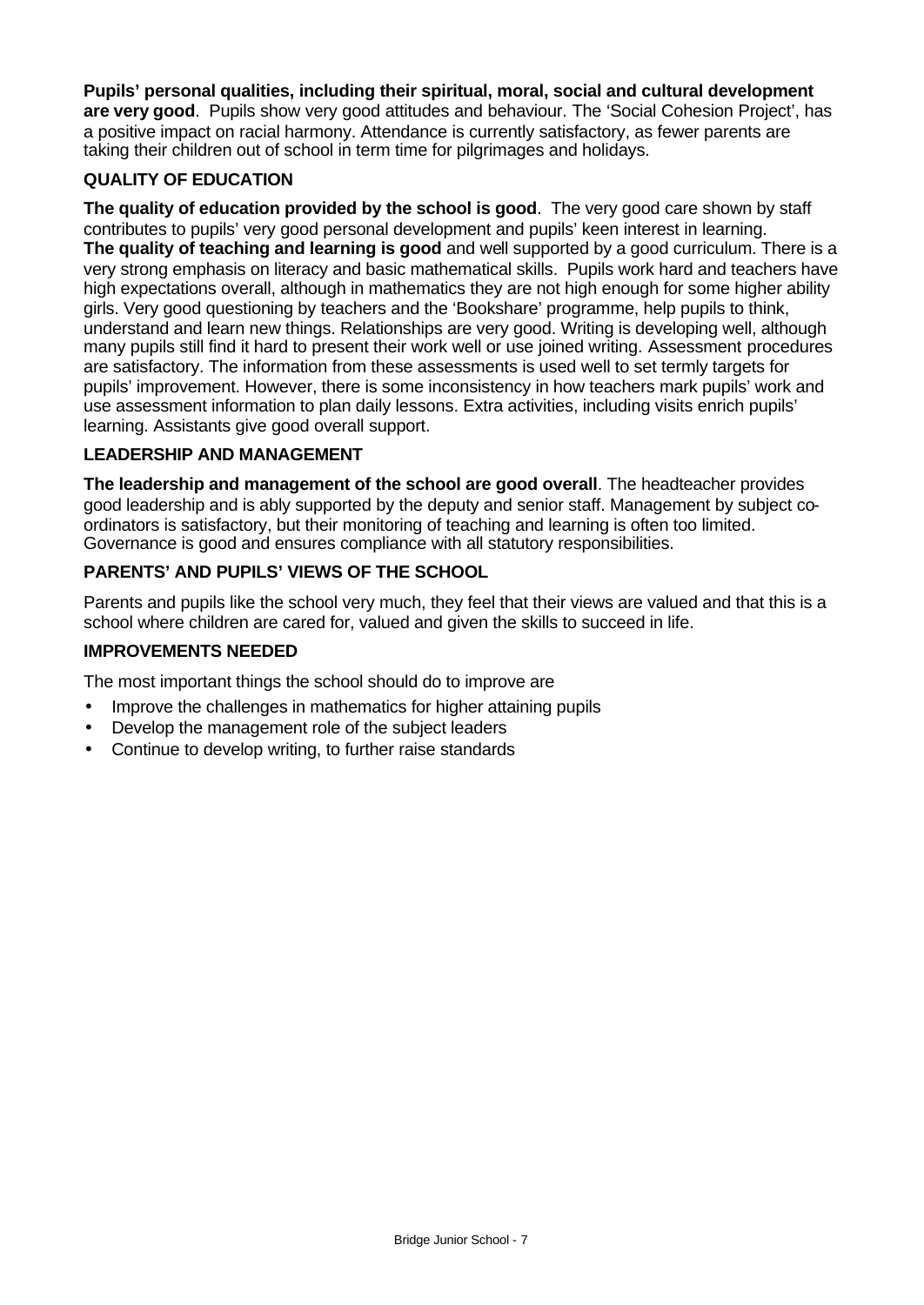# **PART B: COMMENTARY ON THE INSPECTION FINDINGS**

# **STANDARDS ACHIEVED BY PUPILS**

## **Standards achieved in areas of learning, subjects and courses**

Achievement is good, although standards of work are below average by Year 6, which reflects the very high proportion of pupils who are at the early stages of learning English and the higher than average proportion of pupils with SEN.

### **Main strengths and weaknesses**

- Good leadership is resulting in improving standards
- From pupils very low starting point they make good progress, showing good achievement in English, ICT, science, RE, history and geography
- In mathematics, higher ability girls are not always sufficiently challenged
- Presentation of writing and handwriting is not always of high enough quality

- 1. Since the school's last inspection, standards of work have declined because of the changes in the local area and because of the high mobility in the school. Nonetheless, pupils continue to make good progress and achieve well. From Year 3 to Year 6, achievement is good because there is a drive from the headteacher, staff and governors to help pupils to do their best whatever their ability and background. Pupils are helped to grow in their confidence and self-esteem, which helps them to tackle things that they often find difficult. Good teaching and learning opportunities have a significant impact on pupils' achievement. Pupils commented that they have to work hard and especially like having targets to work towards.
- 2. A typical group of pupils starting the school in Year 3 has lower than usual skills, knowledge and standards of work in English and science, but have more confidence and above average standards in mathematics. However, a high proportion of pupils join and leave the school in years 4, 5 and 6. This affects overall attainment on entry significantly because of the numbers of pupils at an early stage of learning English. So, overall, attainment on entry is well below average, with attainment on entry in mathematics close to average. A very high proportion of pupils have English as an additional language (EAL) in this school and are not yet fully confident in using English. Moreover, many of the pupils joining the school are at the very earliest stages of learning English. For example, of the current Year 6, 33 pupils (37 per cent) were judged to be very early learners of English when arriving at the school, and of these, 11 joined after Year 3. Many of the new arrivals, have never experienced science activities and so, the overall starting point in science is well below average.
- 3. Pupils with EAL, achieve well. Pupils who are at an early stage of learning English achieve well because the school pays good attention to individual needs and ensures that pupils are fully involved in lessons. Although these pupils make good progress at least in their speaking skills, and sometimes very good progress, at times, their language is too restricted for them to express themselves with clarity and this is a factor which adversely affects standards in writing and the development of concepts in mathematics and science. This is a significant factor in the lower than average standards achieved overall in the school by Year 6.
- 4. Pupils with SEN are well-supported and good quality regular assessment provides tasks which are sufficiently challenging and appropriate for the age and ability of each pupil. As a result, pupils with SEN make good progress and achieve well.
- 5. Standards of work in English are lower than average overall. Pupils do especially well in developing their speaking and reading skills. In the last two years there has been a drive to further lift standards in reading and writing. This has been successful, especially in reading, where standards are average and pupils achieve very well due to very good 'Bookshare' provision. Provisional national test results of 2004 show that, of the Year 6 pupils, 84 per cent are reading at the expected level, which is and of this, 38 per cent are working at the higher Level 5. The school is still working on improving writing. A strength of pupils' achievement in writing is their ability to write in different styles, often using interesting words. However, as yet, presentation and handwriting are not of a high enough standard. English standards are improving. Provisional test results for 2004 show a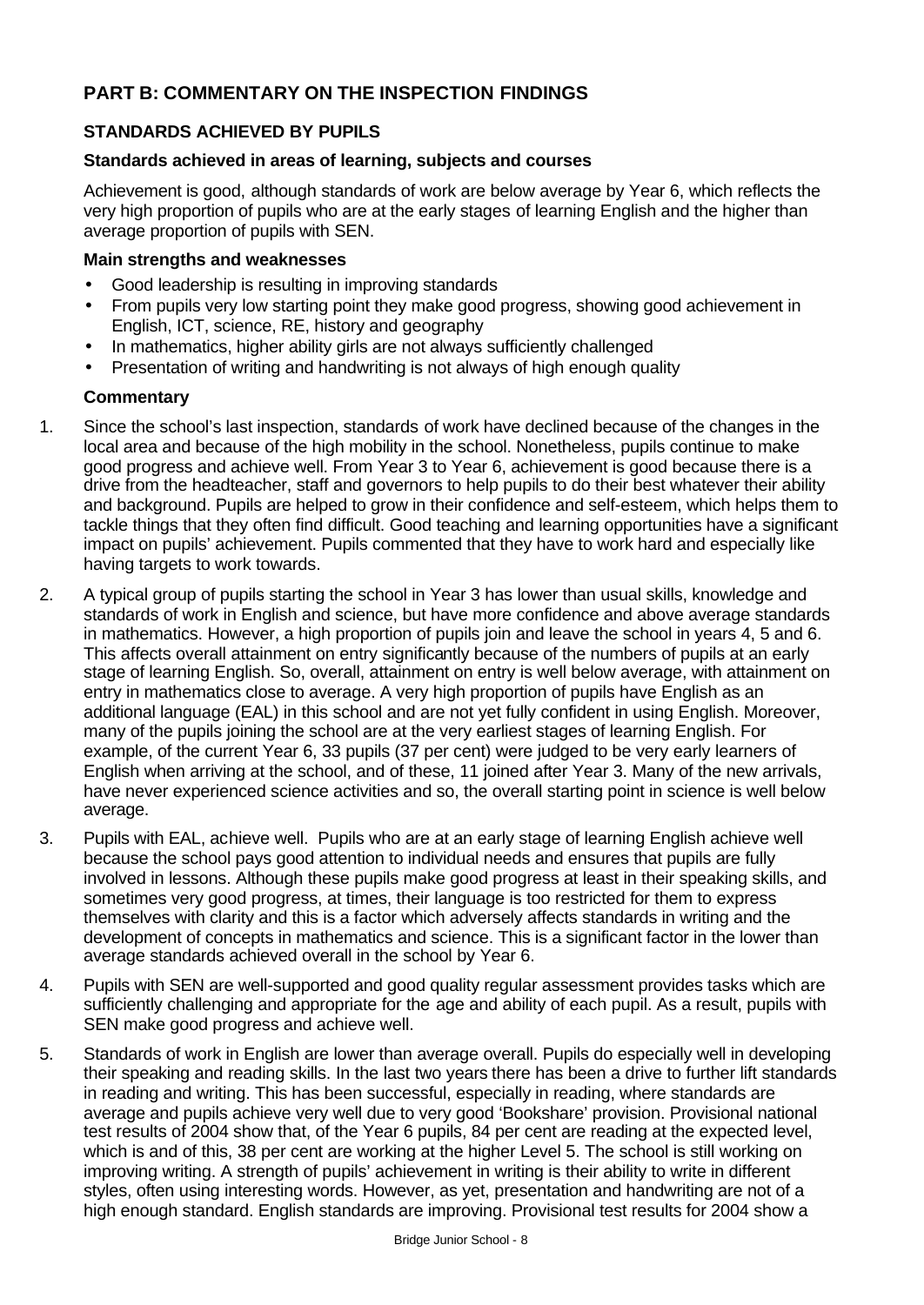rise from 62 per cent in 2003 to 72 per cent working at an average Level 4 or higher. The table below gives 2003 data, as 2004 results are not finalised.

| Standards in: | School results | National results |
|---------------|----------------|------------------|
| English       | 25.3 (25.9)    | 26.8 (27.0)      |
| Mathematics   | 26.6 (26.2)    | 26.8 (26.7)      |
| Science       | 27.0 (28.0)    | 28.6 (28.3)      |

*Standards in national tests at the end of Year 6 – average point scores in 2003*

*There were 90 pupils in the year group. Figures in brackets are for the previous year.*

- 6. In mathematics, achievement is satisfactory. For pupils with SEN and those at the earliest stages of learning English, achievement is good, as there is a strong emphasis on basic skills and reinforcement of mathematical language. The school has been successful at getting pupils to an average Level 4 standard but not enough pupils are reaching the higher Level 5 at the moment. Indeed, the provisional 2004 national test results show a fall in the proportion gaining a higher Level 5 from 2003. This is partly due to insufficient opportunities for higher ability pupils to do really challenging activities in lessons. More significantly, teachers do not always ensure that girls are active in lessons to think for themselves and achieve their best. The school is very aware that there has been a history of boys doing better than girls. The school monitors girl's and boys' attainment and has been working to help girls to achieve their best in science, although in mathematics there has not been a focus on developing their attainment.
- 7. In science, in the last year, pupils have been doing more experiments and visits. This is helping to improve standards. They have taken successful action to help girls to improve. Standards have improved from well below average in 2003 to slightly below average in the current Year 6 grouping, which reflects good achievement. Good leadership is helping standards to rise. Test results have improved from 72 per cent gaining an average Level 4 result or higher in 2003 to a provisional 85 per cent in 2004.
- 8. The school is likely to exceed its targets for improvement this year, which suggests that future targets require greater challenge. Until 2003, national tests results have been broadly in line with the national trend for improvement, except in science, where between 2000 and 2003, this showed a downward trend. While the school appears to do satisfactorily compared with other very similar schools, other data suggests that the school does well by the pupils in their care. For example, in 2002, the school received a 'School's Achievement Award'. Similar school's comparison does not take account of the high number of SEN pupils, who achieve well and free school meals data may not be sufficiently accurate for some pupils. Other value added data against pupils' prior attainment is favourable.
- 9. In, RE, history and geography, pupils achieve. In ICT and DT, standards have risen considerably since 1998. The school is now beginning to increase the use of ICT skills to enhance pupils' achievement in other subjects.

## **Pupils' attitudes, values and other personal qualities**

Pupils' attitudes, values, behaviour and other personal qualities are very good. They are supported by the very good provision for their social, moral, cultural, including multi-cultural development and by the good provision for spiritual development. Attendance is satisfactory.

#### **Main strengths and weaknesses**

- Pupils are very positive about school: they are well-motivated, confident learners and they are happy to seek advice from adults
- The head teacher's vision for the school underpins the pupils' very good attitudes and behaviour and this has a positive impact on their achievement
- The school's ethos, care of staff, use of the school's council, and links with the 'Social Cohesion Project' give very good support to pupils' personal development
- Very good relationships and very good provision for their social, moral, cultural, including multicultural development, support pupils' personal development
- In the last reporting year, attendance was lower than average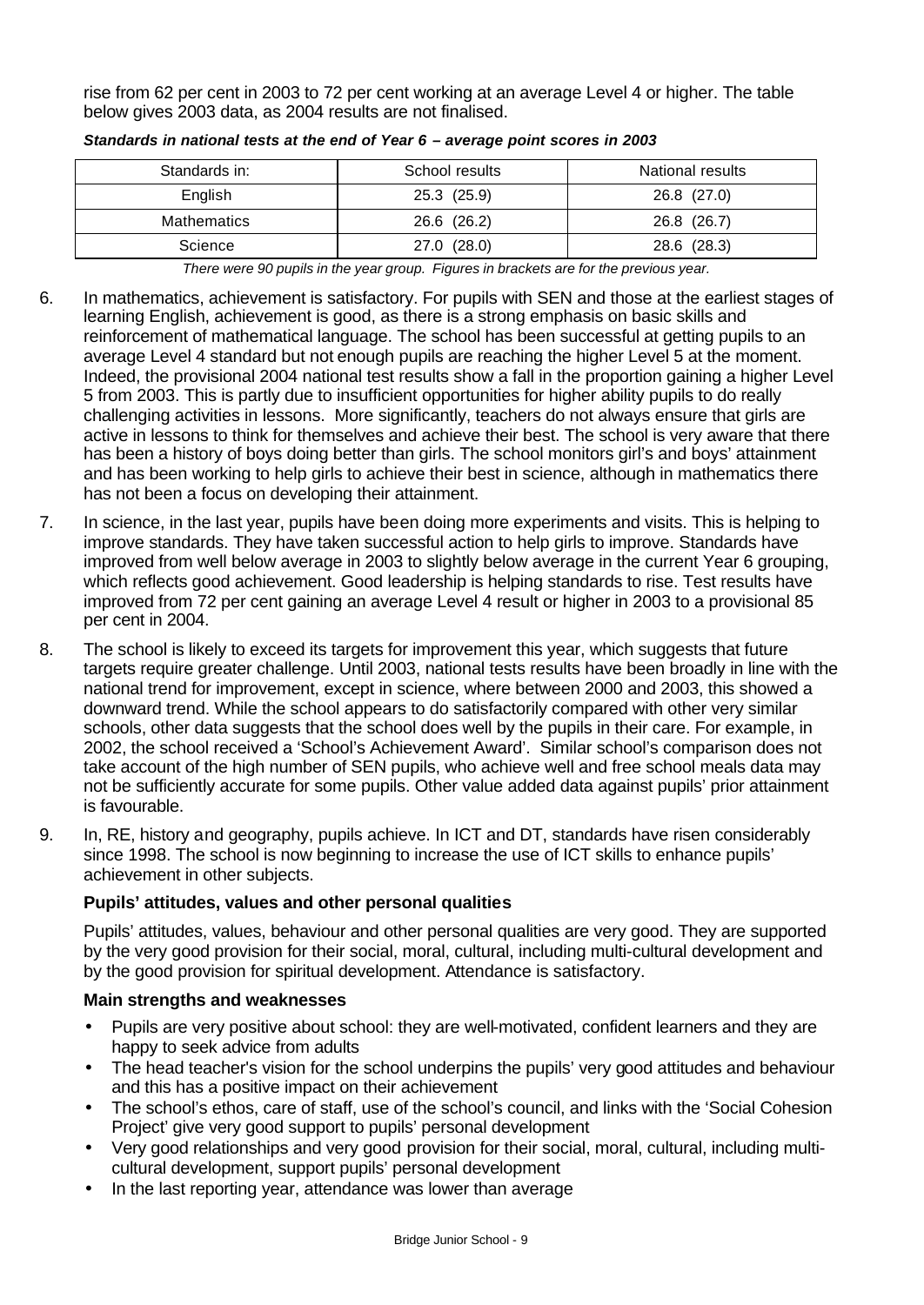#### **Commentary**

- 10. Pupils show real enthusiasm for school. They are courteous and polite to each other and to the adults who provide very good role models. They say that their teachers are fair and kind and that they can always speak to someone if they have any problems. They are keen to help each other and work very well together. Many pupils have responsibilities around the school and this helps develop their individual strengths and self esteem very effectively, including those with SEN and those who are at the earliest stages of learning English.
- 11. Pupils' attitudes to school and to their learning are very good because of the school's high expectations and care of pupils. They settle quickly to work, listen carefully and concentrate well on their tasks. Pupils behave very well in class. In a very restricted playground, due to building works, play was happy and purposeful.
- 12. Pupils work and play very well together and develop good levels of independence and this has a positive effect on their achievement. They show respect for the environment and handle resources with care. No bullying was seen during the inspection. There has been one exclusion in the last year. Pupils feel that they can go to staff if any incidence of bullying occurs and parents and pupils have confidence that firm action will be taken address this.
- 13. In this happy school with its many different cultures, integration is seamless. The school's very good ethos is clearly linked to high expectations and the school aims for every pupil to do their best. Very good relationships, a very strong moral focus and very good opportunities for social interaction extend pupils' opportunities. Their cultural development is enhanced by the many visits and visitors and by the good use made of the local environment. A visit by 'Mighty Zulu Nation', enabled pupils to really feel good about themselves by participating in a dance and music workshop. As a multi faith school, children are encouraged to develop respect for the religions and cultures of other people. The development of 'Bookshare' aids their cultural and spiritual development using a range of literature to explore feelings and emotions.
- 14. The school has a sharp focus on the importance of regular attendance and the latest analysis shows improvement. From the well below average levels of 2003, Data from January to date reflects improvement. However, some families take extended holidays and this sometimes has a detrimental effect on attendance. The school is now taking firmer action to ensure that parents are aware that the school does not authorise long absences. Despite constant reminders, a few parents bring their children to school late and so, miss valuable learning time. Pupils who miss school for long periods of schooling need considerable help to catch up with their learning and achievement.

| Authorised absence |      |  | Unauthorised absence |     |
|--------------------|------|--|----------------------|-----|
| School data        | 93.0 |  | School data          | 0.1 |
| National data      | 94.6 |  | National data        | 0.5 |

#### *Attendance in the latest complete reporting year (%)*

*The table gives the percentage of half days (sessions) missed through absence for the latest complete reporting year.*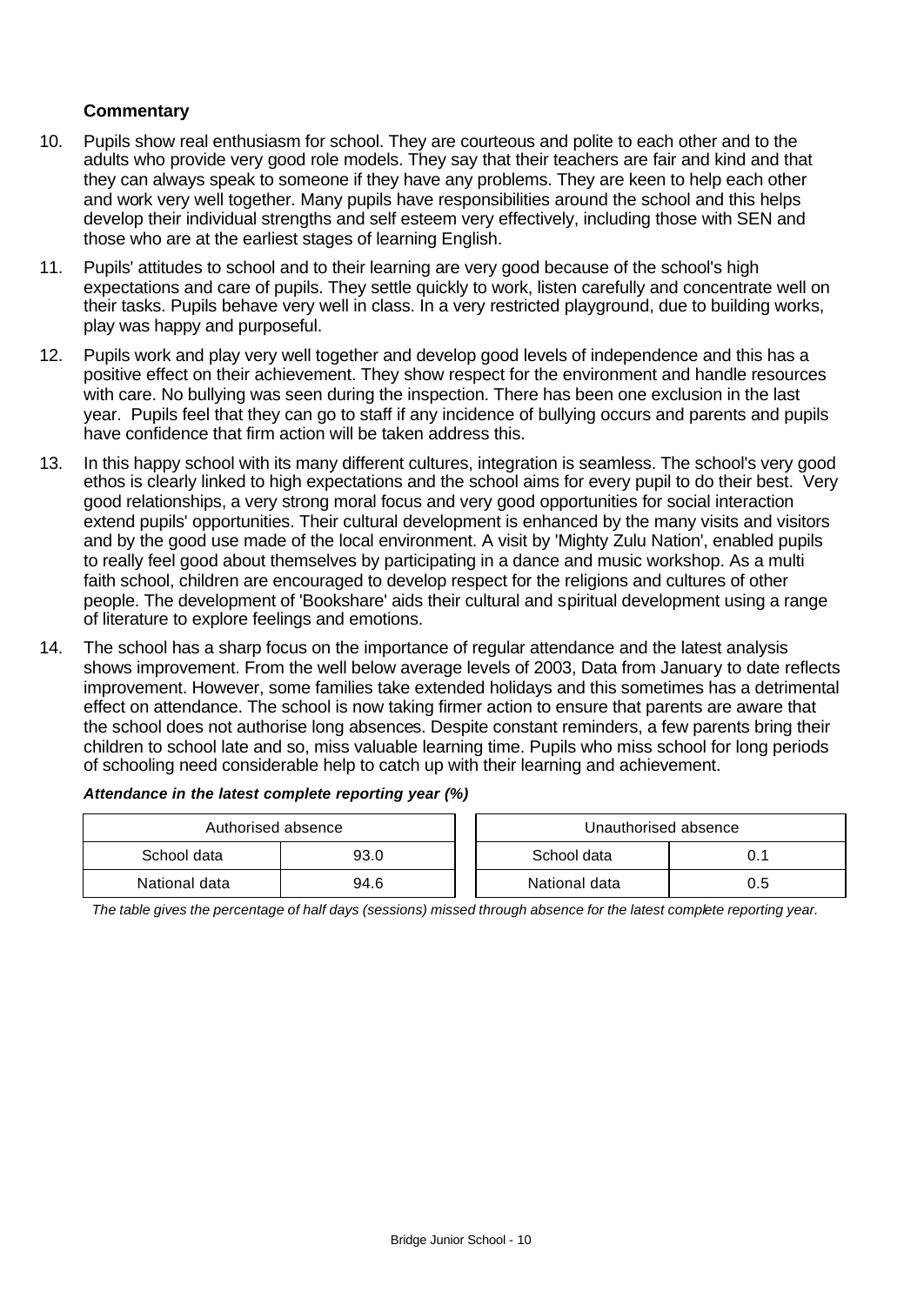#### *Ethnic background of pupils Exclusions in the last school year*

| Categories used in the Annual School Census    | No of pupils<br>on roll | Number of<br>fixed period<br>exclusions | Number of<br>permanent<br>exclusions |
|------------------------------------------------|-------------------------|-----------------------------------------|--------------------------------------|
| White - British                                | 13                      | 0                                       | 0                                    |
| White – any other White background             | 4                       | 0                                       | 0                                    |
| Mixed -White and Black Caribbean               | 5                       |                                         | 0                                    |
| <b>Black or Black British-Caribbean</b>        |                         | 0                                       | 0                                    |
| <b>Black or Black British-African</b>          | 29                      | 0                                       | 0                                    |
| Black or Black British-other Black background  | 2                       | 0                                       | 0                                    |
| Mixed- White and Asian                         | 3                       | 0                                       | 0                                    |
| Mixed- any other mixed background              | 2                       | 0                                       | 0                                    |
| Asian or Asian British-Indian                  | 207                     | $\Omega$                                | 0                                    |
| Asian or Asian British-Pakistani               | 42                      | 0                                       | 0                                    |
| Asian or Asian British-Bangladeshi             | 3                       | $\Omega$                                | 0                                    |
| Asian or Asian British- other Asian background | 35                      | 0                                       | 0                                    |
| Parent/pupil preferred not to say              | 8                       | 0                                       | 0                                    |

*The table gives the number of exclusions, which may be different from the number of pupils excluded.*

## **QUALITY OF EDUCATION PROVIDED BY THE SCHOOL**

The quality of education provided by the school is good overall. Pupils are very well cared for. Pupils' views are highly valued and the school seeks to ensure that all pupils have equal opportunities and are included in activities. Teaching and learning are good. The curriculum is good and enriched by a good range of activities. Very good links with parents and the community support pupils' learning. Accommodation and resources are satisfactory.

#### **Teaching and learning**

The quality of teaching and learning is good. Assessment is satisfactory.

#### **Main strengths and weaknesses**

- There is a strong emphasis on developing pupils' basic skills and staff have good overall awareness of pupils different and specific needs
- Teaching and learning are good in English, ICT and science
- The quality of teachers' questioning to raise pupils' achievement is very good
- Challenges for the most able in mathematics are inconsistent, especially for girls
- The quality of marking of pupils' work is inconsistent
- Very good relationships help pupils to be keen learners
- There is good provision for SEN, although pupils' individual targets are too general

## **Commentary**

#### *Summary of teaching observed during the inspection in 35 lessons*

| Excellent | Verv good | Good            | Satisfactory | Unsatisfactorv | Poor | Very Poor |
|-----------|-----------|-----------------|--------------|----------------|------|-----------|
| (3%)      | 5 (14%)   | (60%)<br>ີ<br>∠ | (20%)        | (3%)           |      |           |

*The table gives the number of lessons observed in each of the seven categories used to make judgements about lessons. The percentage is in brackets.*

15. Pupils and parents feel that teaching and learning are good and the inspection findings agree with parents and pupils' views. Staff work very hard to help pupils to be interested and keen learners. They are very successful in this due to the ethos in the school. Very good relationships between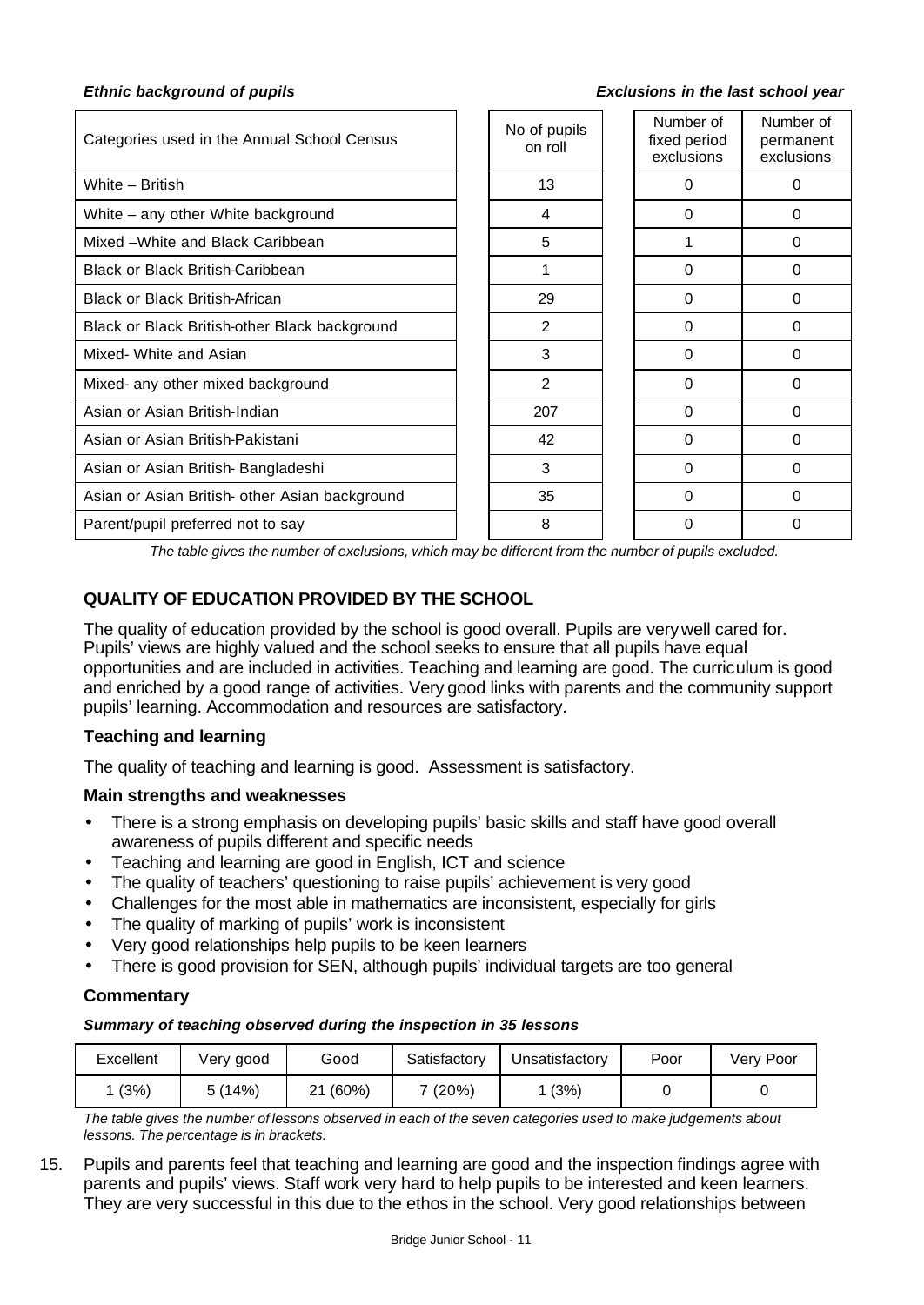staff and pupils help pupils to feel valued and confident to try new things with out being worried about making mistakes. Assistants give good support. Extra activities and very good links with the community enrich pupils' learning. Developments in science mean that pupils are doing more investigations for themselves, which makes learning better.

- 16. Since the last inspection, the overall quality of teaching and learning has been maintained as good. The school has successfully acted on the former key issues of improving the teaching and learning in ICT. Discussions with pupils and samples of work show that the school has also improved pupils' learning in DT.
- 17. The school has worked to improve several aspects of assessment and overall assessment is satisfactory. The best features of improvement in assessment include the regular assessment of pupils' skills and knowledge in core subjects. This information is gathered together by senior staff and evaluated and then, each pupil is given a termly target for improvement. Pupils like this as it helps to motivate them to work hard and succeed, although for pupils with SEN, the targets in their individual education plans are too general. Overall, the information from assessments is used best for planning work on a termly basis. Teachers and assistants make good use of discussions with pupils to assess pupils' understanding and learning. However, marking of pupils' work remains an area for development, as also noted in 1998, as not all staff give pupils guidance about how they might improve their work. Furthermore, time is not always set aside so that pupils can act on teachers' comments, for example, as a means of improving extended pieces of writing. Nor are higher ability pupils often asked to explore ways of explaining their calculations in different ways.
- 18. The overall quality of teaching for pupils with English as an additional language is good. There is a whole school emphasis on helping pupils to become confident and competent in their literacy skills. While pupils are often well supported in group activities some teachers do not always identify the language demands of the activities in lesson plans. Despite this, most teachers are fully aware of the needs of their pupils and support them well when specialist help is not available. In a very good Year 6 lesson, pupils worked on their daily spelling programme and were then quickly included into the main lesson by the teacher who worked directly with this group to ensure that they were included in the poetry lessons alongside other pupils.
- 19. Staff have good subject knowledge and high expectations in most subjects, especially in developing pupils' skills in speaking and reading. Literacy is used as a tool for helping pupils to learn in other subjects, but as yet, while the teaching of writing has improved, there is not enough emphasis on improving the quality of handwriting. Overall, work is carefully planned, so that pupils link their learning. For example, in art, pupils learn how to research the life of artists using reference books and the Internet. Following this, literacy lessons have been used to help pupils to make attractive factual books. A strength of teaching is the very good questions that teachers ask, as these make pupils think and widen their vocabulary when answering.
- 20. Through 'Bookshare' pupils learn important skills. Provision in this is very good and this is where the greatest proportion of very good teaching and learning were observed, especially as pupils learn how to express their opinions. One excellent lesson encapsulated how the school is seeking to widen pupils' understanding of the richness of English through reading. Higher ability Year 6 pupils used the book 'Stormsearch' and collected words and phrase to sort in to idioms, similes and personification from the storm scene. For example 'a cat with two tails', 'a blue moon' were discussed, so that pupils developed their understanding about literal meanings. They also added phrases, such as 'running like the wind' (as a simile) and 'she looked a little battered' (as personification) All of these ideas were carefully noted, so that pupils could use them for their individual pieces of writing.
- 21. Work is suitably planned to meet the needs of pupils of all abilities overall, but challenges in mathematics are not always demanding enough for higher ability pupils. Sometimes, teachers are not proactive enough in ensuring that higher ability girls get as much attention as boys in lessons. Nonetheless, overall in mathematics there is a strong drive to help most pupils to learn good basic skills in manipulating numbers in different ways to ensure that pupils' understand both mental and written calculations. Staff make effective use of the National Numeracy Strategy to help pupils to build up skills progressively from Year 3 to Year 6.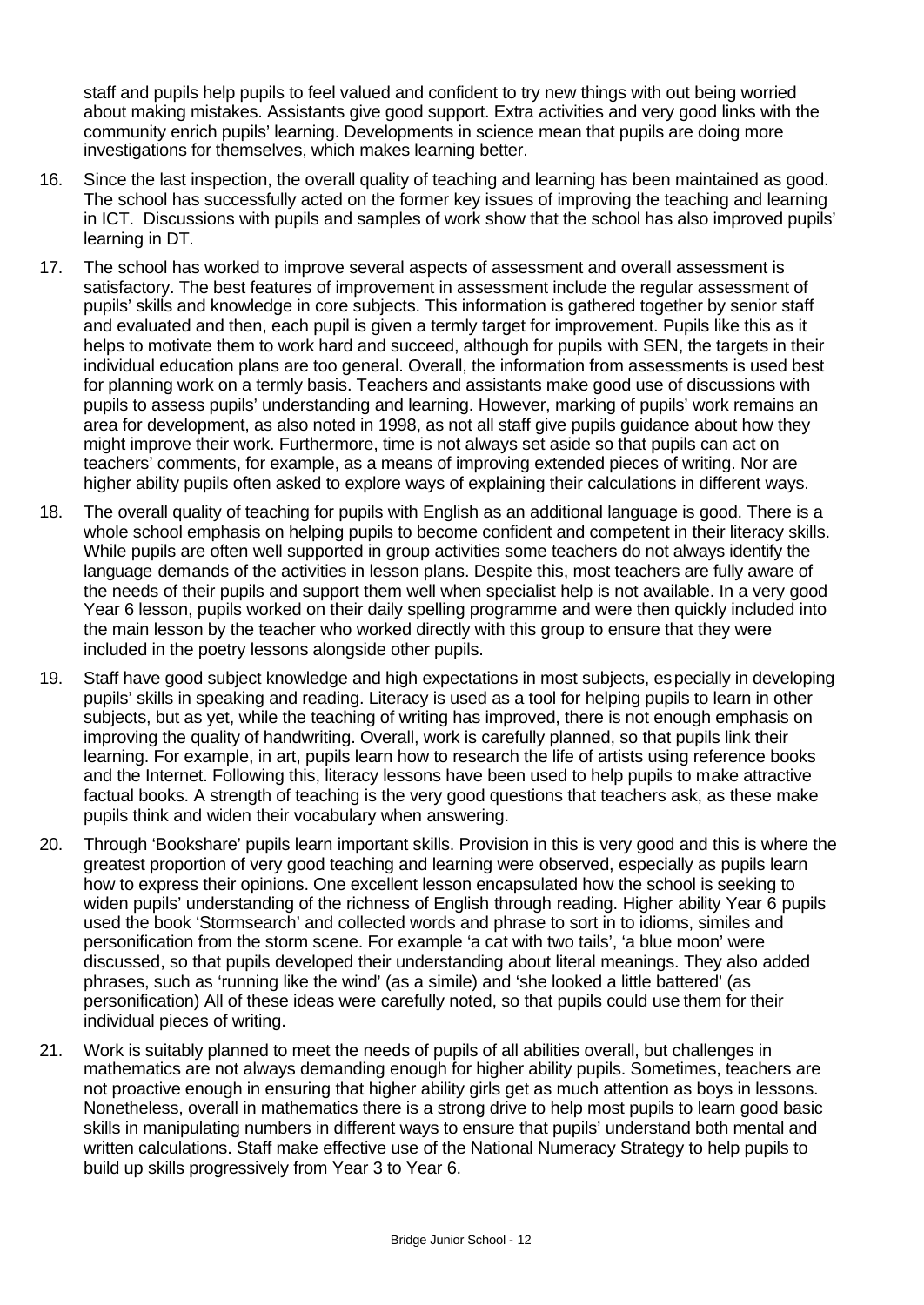22. Teaching and learning opportunities are good for pupils with SEN. There is a strong emphasis on developing literacy skills. Good quality regular assessments are made of pupils' learning and development of skills, although some pupils are not always assessed quickly enough when they arrive at the school. Teaching assistants are an effective team. They have very good and trusting relationships with pupils. There is good quality support for learning out of the classroom and regular in-class support, although the timetable for this is not clear enough. Where teaching and learning are very good for pupils with SEN, staff have very high expectations and are supported by well written plans that have focused targets. However, sharply focused targets are not yet evident in every pupils' individual education plan.

## **The curriculum**

The school provides a good curriculum complemented by good enrichment opportunities. There is a strong, appropriate emphasis on English and mathematics. The accommodation is satisfactory and improving. Levels of staffing and resources for learning are also satisfactory.

#### **Main strengths and weaknesses**

- There has been good improvement in ICT, DT and reading since the last inspection
- Opportunities to use literacy skills are very good
- The curriculum is enhanced by a good variety of interesting activities
- Provision for personal and social education is very good
- Sporting opportunities are limited
- Although improvements are being made to the accommodation the open-plan nature of some classrooms can be intrusive to learning

- 23. Overall, the curriculum is good. It is well planned and now meets all statutory requirements. The school is successful in providing a curriculum that reflects a positive attitude towards other cultures and languages. Pupils have good opportunities to gain confidence through different curriculum activities, such as, through religious education, music, art and dance. The allocation of curriculum time ensures that literacy and numeracy are well covered.
- 24. There is a strong emphasis on building pupils' basic skills in English, which is evident from the time they join the school. Pupils' literacy skills are promoted well in other subjects and are central to their overall good achievement. The use of stories, report writing and instructions are featured well in subjects such as RE, geography and science. Speaking and reading skills are very well promoted in a wide variety of subjects. For example, teachers help pupils to use specific mathematical words to explain and share their mental calculations. In music, teachers ensure that pupils learn the special vocabulary. Opportunities for discussions improve learning.
- 25. The school has made good progress in developing ICT and DT since the last inspection. The school is now working to make greater use of ICT to enhance learning in a wide range of subjects. The curriculum is enriched effectively by a number of educational visits and visitors. Within the school day the curriculum is greatly enhanced by 'Bookshare', which is most successful in helping all pupils increase their love for books. Opportunities for pupils to learn outside the school day are satisfactory. However, sporting activities are generally limited and further restricted by the hall and playground space. Since the onset of the building work, some clubs have been put on hold. The school is beginning to support and encourage gifted pupils in sport, by arranging links with local clubs. Parents commented that they would like more sports clubs and a dance club in particular. The curriculum places an important and very effective focus on the development of pupils' personal and social skills.
- 26. The breadth of curricular opportunities for pupils with SEN is good. Following assessment, good quality measures are put in place effectively to support pupils with SEN and improve their basic skills. Good quality shared central areas are effectively used for additional pupil support. Resources for SEN are sufficient, of good quality and well used.
- 27. The curriculum for pupils who are at the early stages of learning English is good overall and pupils are well supported. As pupils move through the school, most of them become competent in English and, by Year 6, very few pupils, other than those who are new arrivals to the country, have a lack of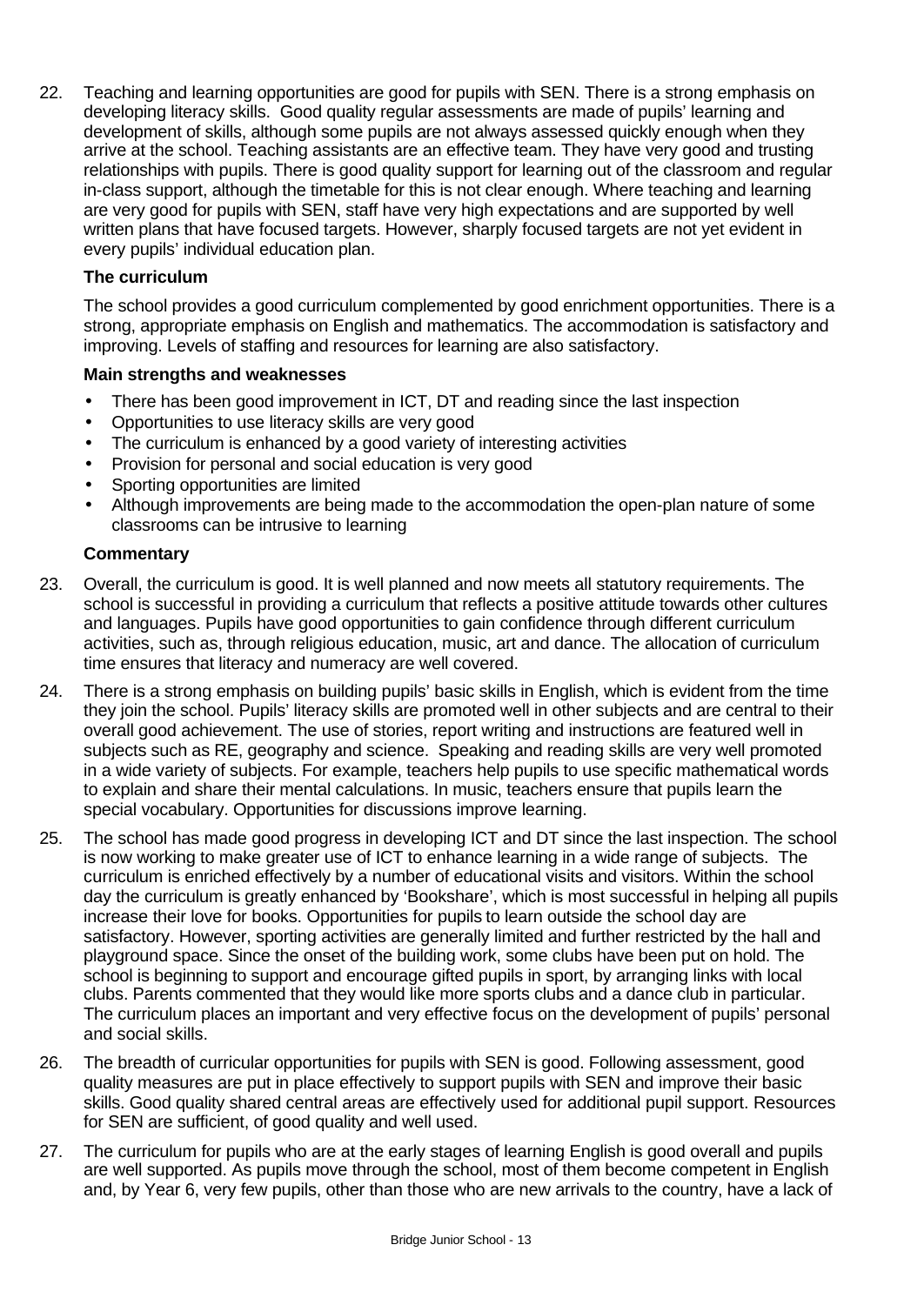understanding of English. Indeed, a few pupils have been helped to reach very high Level 5 results in English.

- 28. The school has sufficient teachers and a good range of teaching assistants. Learning support staff have satisfactory skills for early English learners. Their effectiveness is often dependent on their own personal skills, rather than through additional training and monitoring about how best to support pupils who are at the earlier stages of learning English. Assistants have good skills for pupils with SEN and several have attended additional training courses.
- 29. During the inspection, major building works were in progress and some disruptions to learning are temporary. However, the open-plan nature of some of the classrooms means that noise travels easily from area to area. Sometimes one class are trying to listen, while another class is already busy on group activities, which creates more noise. This noise can be intrusive. Nonetheless, both pupils and teachers cope well with the potential distractions to learning.

## **Care, guidance and support**

This is a very caring school, which is at the heart of its ethos. The school makes very good provision for pupils' care, welfare, health and safety. Support, advice and guidance based on monitoring of pupils' achievement is very good. The involvement of pupils through seeking and acting on their views is very good.

## **Main strengths**

- Care is central to the needs of pupils and embedded in the school's ethos
- Very good and trusting relationships support pupils' learning
- Support for pupils with SEN is strong
- There are very good procedures for child protection, health and safety, attendance and behaviour management
- The school has good arrangements for pupils entering the school

- 30. The school is committed to being a caring community and pastoral care is a strength of the school. The three rules are to be calm, kind and caring so that all pupils feel valued, enjoy learning and look forward to every new day. Pupils know the staff well, are confident in approaching them, and know that they will be listened to. The class and school council are very effective in raising pupils' self esteem. Pupils are carefully looked after on the many school visits and these and the visitors enhance their learning opportunities well.
- 31. Pupils praise their teachers highly and the help and guidance that teachers give effectively supports pupils' learning. If there are personal difficulties, the school has good liaison with parents and other agencies, such as social services, to help resolve them. Translators often help parents. All the staff have attended a first aid course and parents know that if their children are unwell they will be cared for.
- 32. Following assessment, good quality measures are put in place effectively to support pupils with special educational needs. A high proportion of pupils join the school in Years 4, 5 and 6. They are helped to feel welcome and well supported to ensure that they quickly achieve well. Those who are just beginning to learn English often receive specific help from teachers and assistants, several of whom speak a range of languages, which enable these pupils to grow in confidence and enjoy their new school.
- 33. Very good procedures ensure that health safety and welfare are carefully monitored by means of good routines and practices and with regular risk assessment in place. All staff are familiar with Child Protection procedures. Appropriate checks of items such as electrical and physical education equipment and regular random fire drills are carried out and recorded; thus ensuring that pupils are working in a safe environment.
- 34. Many pupils come to school from the nearby infant school and links with this are good. Parents are invited to an open morning and can look round while their children go to their new classroom with the teacher. Again translators are available if required. Pupils go to eleven different secondary schools and links with these are satisfactory. Pupils are well prepared for, and are looking forward to moving on to the next stage of their education.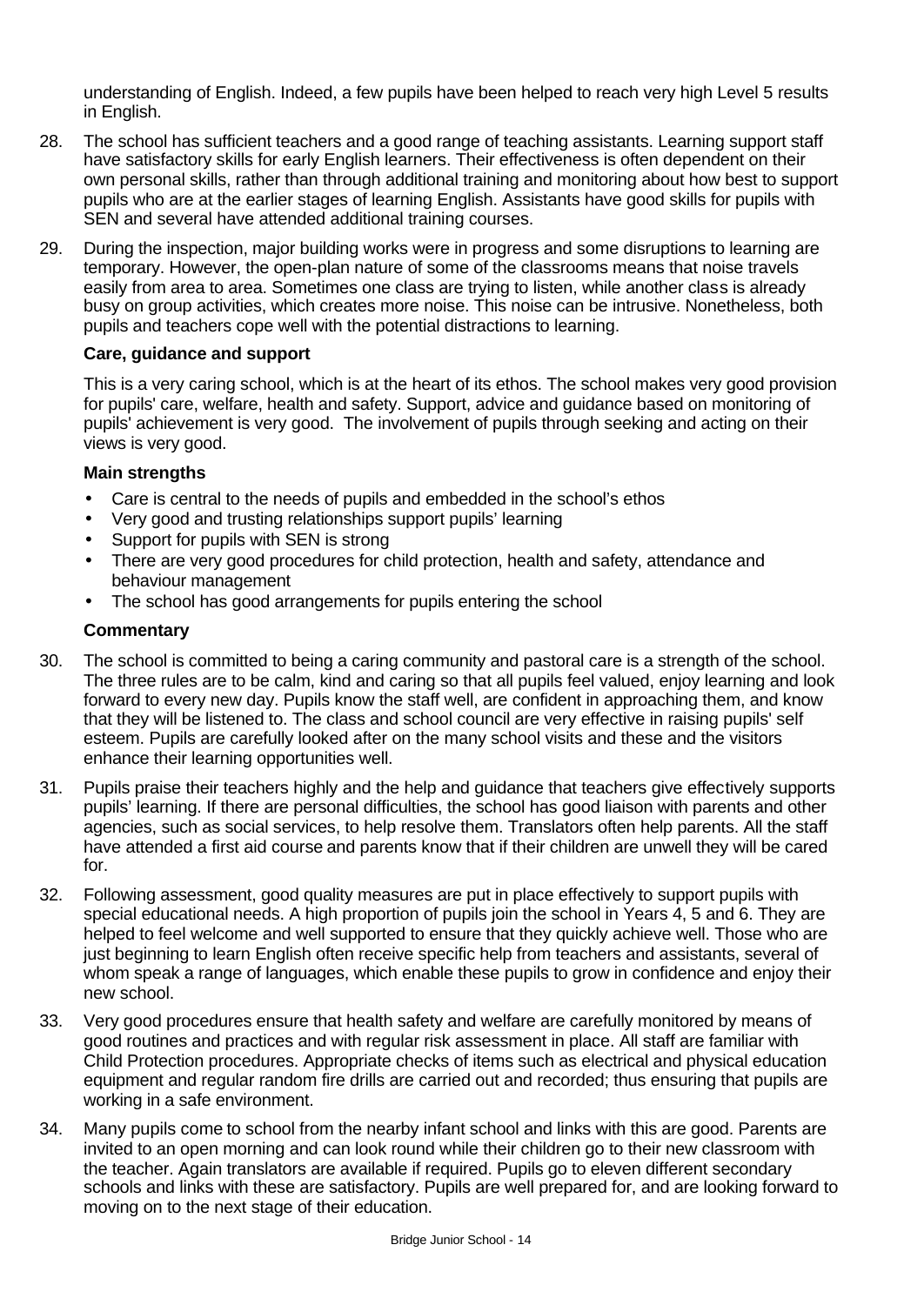## **Partnership with parents, other schools and the community**

The school has very good links with parents, the community and with the other schools.

#### **Main strengths**

- Parents have very positive views of the school and are provided with very good information. Parents feel welcome and say staff are extremely approachable
- There are very good links with the local community
- Annual and termly reports are good and liked by parents
- Parents give good support, which enhances pupils' learning
- Links with parents for pupils with SEN are good

- 35. Since 1998, the school has maintained its very good links with parents and the wider community. Leadership by the headteacher, governors and staff recognise the importance of this as a means of helping pupils to become successful learners and citizens. The school has very good links with parents and works successfully to ensure that all parents feel welcome in school. There is very good support for those who are less familiar with the English language.
- 36. Parents commented that they are especially pleased with the care and education their children receive. Parents' views on the questionnaires were very positive. Over fifty parents, representing all ethnic backgrounds, attended the meeting with inspectors. They were unanimous in their opinion that this school helped to link the community through the strong leadership and supportive staff. Relationships were described as "Fantastic". Parents are confident that their children like school, behave very well and are making good progress. Good teaching and high expectations support their children's progress very well and staff treat their children fairly. The inspection findings support parents' very positive views.
- 37. Since 1998, the school has made further significant progress in ensuring that the very good links reported on in 1998 have been maintained, especially as the community has altered. The headteacher has been instrumental in setting up the 'Social Cohesion Project'. Following some incidences of racial harassment in the area this school has worked very successfully with another local primary school by joining forces for teaching and learning activities. Parents give very good support to this project by attending performances in the two schools and at the African Caribbean Centre. Since the project began, parents from the two schools have joined in activities and this cooperation was unheard of before the project started. Many parents helped with costumes and with their children's investigative work on apartheid. Pupils in Year 5 from both schools gave a high quality and moving performance at the open morning for parents of children starting in September, using extracts from the Zulu music workshop. The resulting easy communication between the two schools has a hugely positive impact on the local area. Moreover, it helps pupils to develop respect, tolerance and understanding of others.
- 38. Annual reports are good and are supported by a very good termly report, which focuses on achievement and what pupils should do to improve in both their academic work and in their personal and social development. Parents, especially like the reports, as they help them to know how to support their children. The school works effectively with parents of pupils needing special additional support by providing termly information about the pupils' standards and progress. Parents are encouraged to receive copies of their child's SEN individual education plan and are invited to attend annual reviews and support pupils' learning at home. The school has good links with related SEN professional bodies in the local community. However, slow processing of paperwork, outside the school, is leading to an inappropriate delay in helping pupils to gain their statements of special needs.
- 39. Other information to parents includes good regular newsletters, curriculum information every term and meetings. Most parents' attend the parents' evenings. The school quickly addresses any concerns that parents raise and are currently seeking to increase the time allocated to PE. A few parents help in school and on visits and, through the support of the school, two have become learning support assistants. Parents help with 'Bookshare' at home, and occasionally in school, which has a very positive impact on pupils' achievement in reading.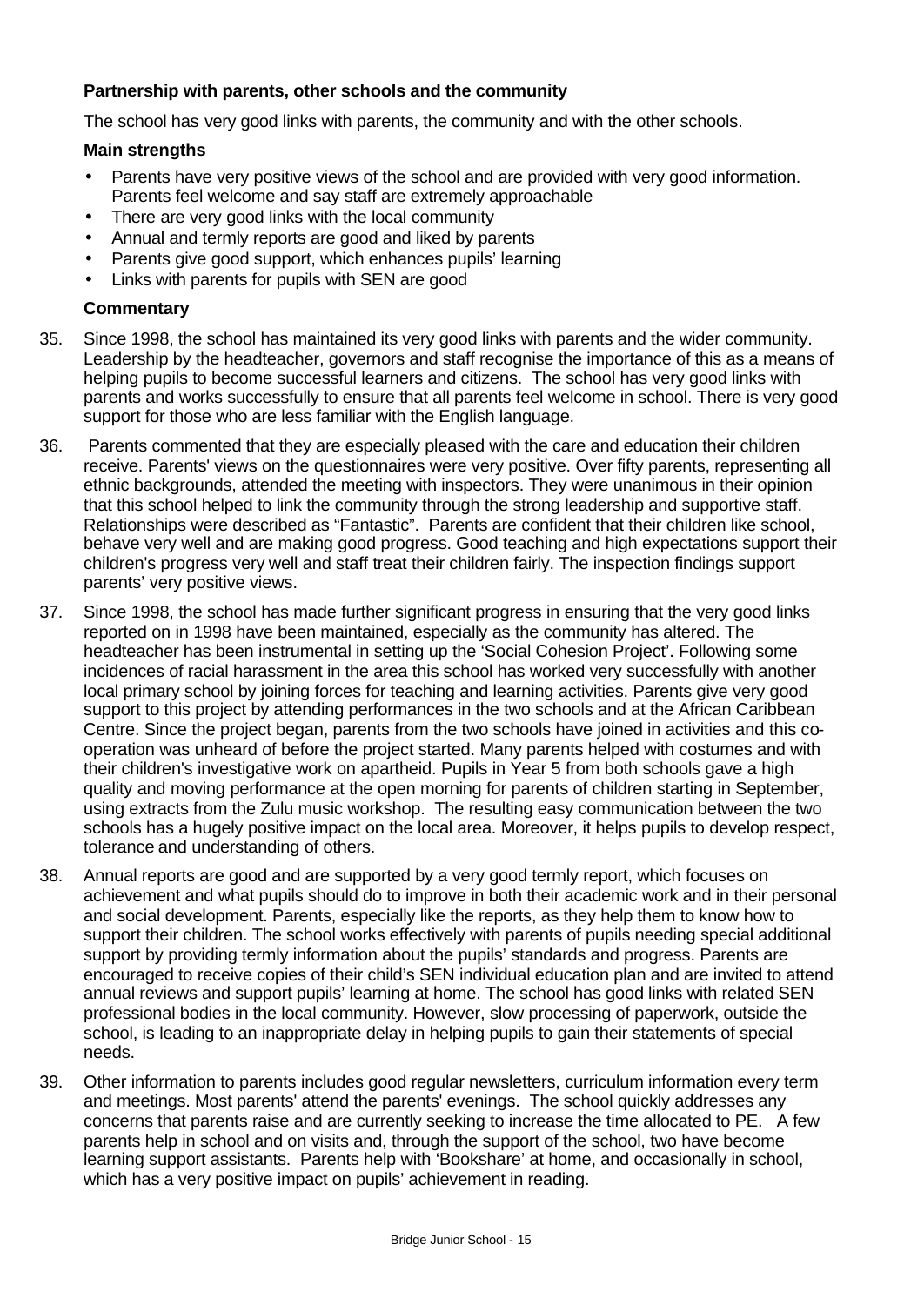## **LEADERSHIP AND MANAGEMENT**

Leadership by the head teacher is good and the deputy head teacher provides very good support. Management is good. Leadership and management by subject leaders are satisfactory. Governance is good and governors comply with all statutory responsibilities.

#### **Main strengths and weaknesses**

- The head teacher has a clear vision for the future development of the school
- The very good ethos in the school, as promoted by the headteacher, staff and governors is central to the good achievement of pupils
- The head teacher is very ably supported by the deputy headteacher and key senior staff
- Governors are effective and supportive
- Management of English is good
- Improvement in ICT reflects the strong vision from senior staff
- The role of some subject managers is underdeveloped
- Good performance management is helping to raise the quality of teaching and learning
- Financial and office management is good

- 40. The head teacher is passionate about the school and has a clear vision and ambition for future development. He has been in post for 12 years and has had a significant, positive impact on the ethos of the school. His focus, throughout that time, has been to create a culture that motivates pupils to learn. As a result, pupils' display very positive attitudes and achieve well. The headteacher has been especially successful in developing links with the surrounding local community, which is a major factor in why pupils and parents for many different cultural backgrounds feel welcomed and included in school life. Moreover, this has a positive impact on pupils' learning and wider achievement. His vision has enabled many staff to grow in confidence to develop their skills and professional development. For example, by helping local people to help informally in the school and from this to attended formal courses. Now, several are successfully employed as assistants, teachers or administrative staff. Professional development and high expectations of staff are seen as a very important way of raising standards.
- 41. The deputy head teacher works very closely with all staff and provides very good management support for the head teacher in all areas. The deputy headteacher is especially effective in assessing and tracking all pupils' progress and in supporting the leadership of English. The leadership team, which includes two other senior staff, is effective and shares the ambition and vision for the school. Roles are clearly defined and weekly leadership meetings ensure that decisions are shared. The school has a very diverse population but is committed to full inclusion and equality of access for all pupils. Pupils' respect for the staff in this school is a direct result of the caring leadership of the headteacher and senior staff who put the needs of the children first when planning the next stages of the school's improvement.
- 42. Management of the school is good, overall. The school is aware of where there are weaknesses and strengths, and has effective strategies for improvement. All staff and governors work closely together, showing good communication and together they are involved in planning school developments effectively. The school development plan identifies clear and appropriate priorities for the school, for example, the continuing intentions to improve writing.
- 43. The headteacher and senior staff recognise that the management role of some subject leaders is underdeveloped. The school has a good system to monitor the overall quality of teaching and learning which includes classroom evaluation and targets for teachers' improvement, which are shared and reviewed with teaching staff. However, the head teacher and senior staff carry out the majority of these observations, which limits the opportunities for some other subject leaders to develop their roles. Nonetheless, subject managers provide satisfactory leadership and management overall. Leadership and management are especially good in English and the drive to improve standards, by the headteacher, senior staff and governors has had a particular impact on the provision for ICT since the last inspection. Good features of all subject managers' work includes the monitoring of teachers' planning; evaluation of pupils' work, and their involvement in the school's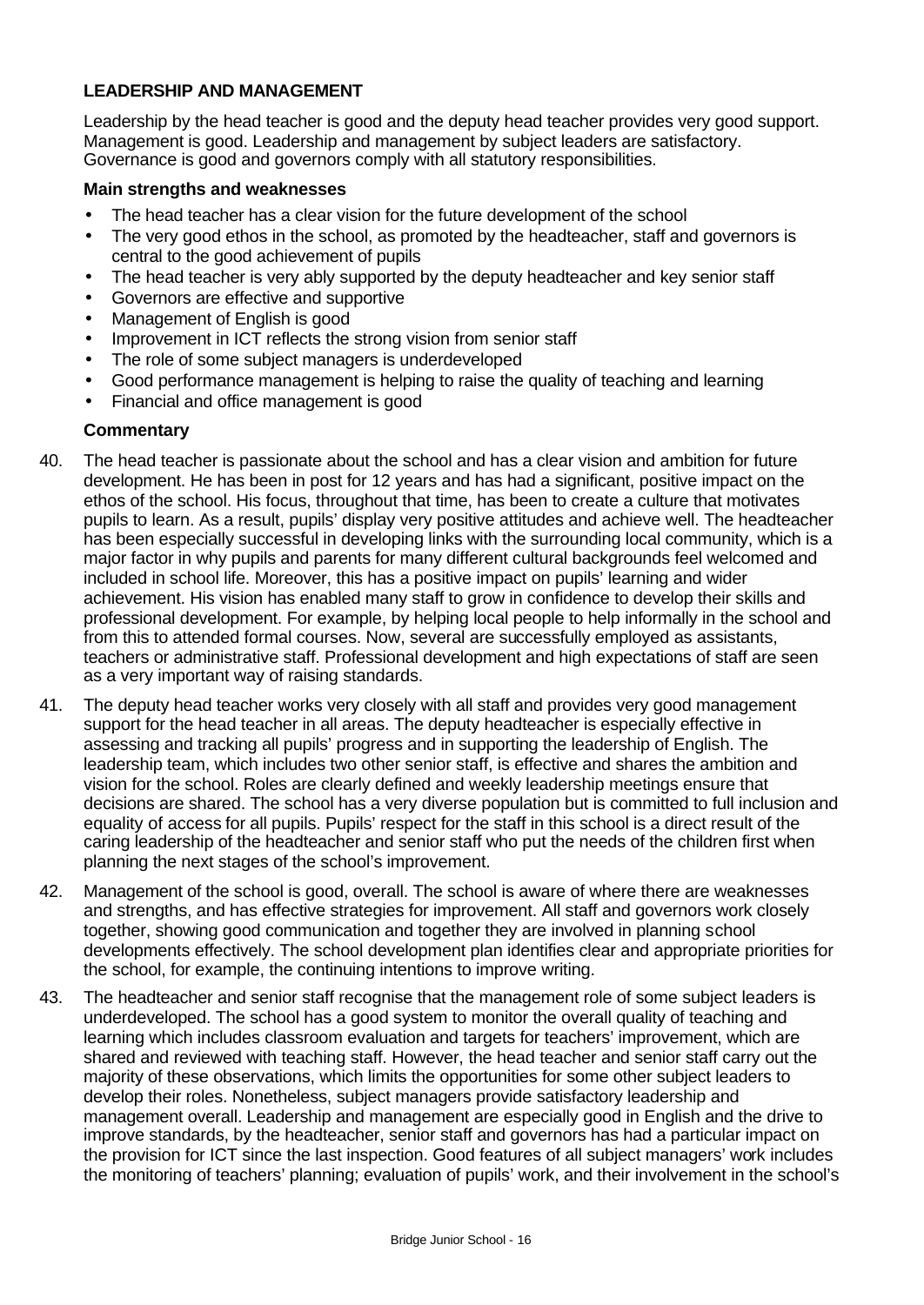development plan. Performance management systems are good and have a good impact on the quality of teaching.

- 44. The subject manager has a good knowledge of special needs and keeps good quality records for each pupil on the SEN register. However, whilst SEN files are in good order, management of SEN is not fully developed. For example, the quality of individual education plans are too variable and the managers does not monitor lessons to see how well pupils with SEN are doing. The school has commented that there has been a delay in administrative processes, outside the school's control, in getting needy pupils a statement. The school is trying to address this to best effect with the resources available to them.
- 45. The deputy headteacher works closely with senior staff to lead and manage the provision for pupils learning English as an additional language. There is also a part-time manager. The overall leadership of pupils learning English as an additional language is good, but management is satisfactory. Good features include how senior staff assess and track all pupils' progress and show a drive to improve standards and all pupils' achievement. The role of the overall EAL co-ordinator is underdeveloped in monitoring teaching and tracking pupils' learning. A detailed action plan has been written, but this is not yet fully implemented.
- 46. Whole school procedures to monitor the academic progress of pupils are good. The progress of different groups of pupils is carefully evaluated by senior staff. They compare the progress of boys and girls and those with SEN as well as those at the earliest stages of learning English. Girls had not been performing as well as boys overall. Firm action has been taken to address this in science, but in mathematics, further action is required.
- 47. Administrative staff, including a part-time bursar, are effective and the school finances are well managed. Recommendations from the LEA audit report have been addressed and the school complies well with the principles of best value when purchasing goods and services. Prudent management is ensuring that resources such as books and computers have increased, which is helping to lift standards, especially through 'Bookshare', despite a lower than average amount to spend on pupils. The ethnic minority achievement grant (EMAG) has been allocated to the school but a period of change in the Local Education Authority have had an impact on the efficiency with which early English language provision is managed in the school.
- 48. The governors show very good commitment to the school and are very supportive. They are a diverse group who fully reflect the richness of the surrounding multicultural community. They are well organised into committees and have a clear understanding of the school's strengths and weaknesses. Their knowledge of what the school needs to do to improve is clear and they share the ambitions of the school. The governing body plays an active part in strategic planning for improvement, offering challenge as, for example, when discussing financial priorities. They are aware of the positive influence of leadership of the school on pupils' achievement and are aware of the standards. There are good links between the SEN manager and the designated SEN governor. Statutory requirements are met. Currently, they are reviewing the sex education policy to ensure that it reflects the cultural values of the community.

| Income and expenditure $(E)$ |        |  | Balances (£)                   |
|------------------------------|--------|--|--------------------------------|
| Total income                 | 840524 |  | Balance from previous yea      |
| Total expenditure            | 810705 |  | Balance carried forward to the |
| Expenditure per pupil        | 2374   |  |                                |

| Income and expenditure $(E)$ |        | Balances (£)                        |       |
|------------------------------|--------|-------------------------------------|-------|
| Total income                 | 840524 | Balance from previous year          | 18443 |
| Total expenditure            | 810705 | Balance carried forward to the next | 29821 |

#### *Financial information for the year April 2003 to March 2004*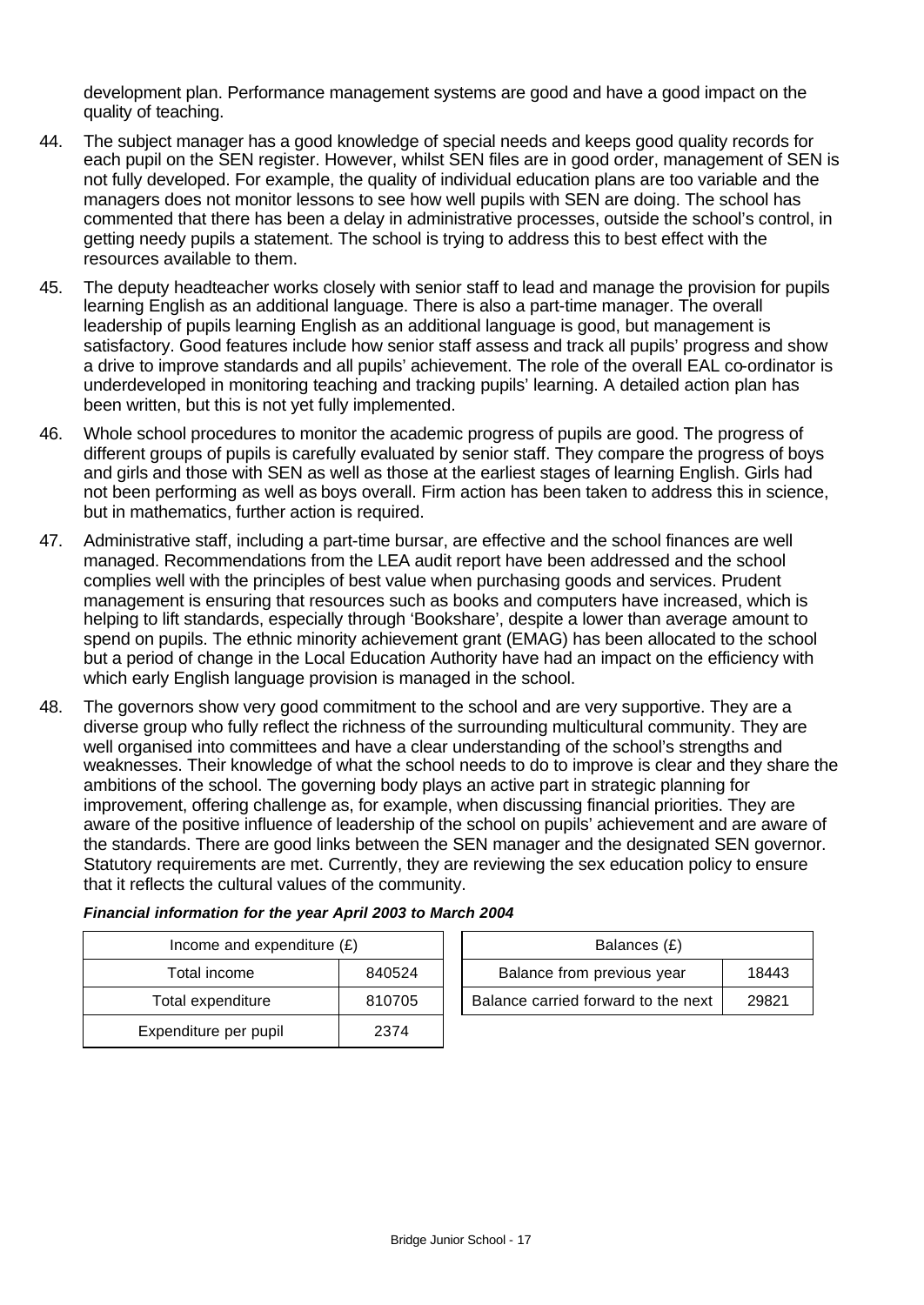# **PART C: THE QUALITY OF EDUCATION IN AREAS OF LEARNING AND SUBJECTS**

## **SUBJECTS IN KEY STAGE 2**

## **ENGLISH**

Provision in English is good.

#### **Main strengths and weaknesses**

- Good leadership and management are resulting in good overall achievement
- Teaching and learning are good, with a strong emphasis on developing pupils' speaking and reading through 'Bookshare' activities
- Pupils have very positive attitudes to the subject and this makes them successful learners
- Pupils' presentation of written work and handwriting skills require improvement
- There is a strong emphasis on poetry in the school
- English contributes very well to pupils' personal, spiritual, social and cultural development

- 49. Standards by Year 6 are below average in English. This shows improvement on the 2003 results, which were well below average. Pupils' achievement is good. Care is taken to provide equally well for pupils with SEN and higher ability pupils. At the time of the last inspection, standards were found to be average. They are no longer as high. This reflects the changes in pupils attending the school and the increase in the proportion of pupils with little or no English. Since 1998, the school has continued to ensure that pupils make good progress. There have been further good improvements in developing the provision in English.
- 50. Pupils' very positive attitudes and very good behaviour make a significant contribution to their good achievement. Pupils are interested in the activities and concentrate well. Teachers have a secure understanding of literacy and have modified the National Literacy Strategy to suit the specific needs of the pupils in this school. Sometimes, the first parts of English lessons are overlong, as teachers place a very strong emphasis on speaking and listening. However, this reduces the time left for pupils to write and finish work. When pupils are working on individual or group tasks, activities are matched well to their abilities, which extends their learning well. Teaching assistants are well prepared and give good support in lessons and for groups for those with SEN and those very new to learning English. For example, they help these pupils to learn letter sounds to spell words on a daily basis. In these lessons, pupils' learning is organised into small and measurable steps, which is very good practice, as pupils really enjoy the success of quickly mastering skills. However, in some of the individual education plans for pupils with SEN, their individual targets are too general, which makes it harder to evaluate pupils' progress precisely over a few weeks.
- 51. Provision for developing speaking and listening is good. Standards are lower than average by Year 6, in speaking. This represents good overall achievement for pupils. For those just mastering basic English, achievement is often very good and greatly enhances pupils' social and cultural development. Teachers work especially hard to widen pupils' vocabulary and to enjoy thought provoking discussions. They have created very warm and trusting relationships with pupils, which help pupils to feel secure, take risks and overcome mistakes. Moreover, they grow in confidence to speak out within an audience, For example, in Year 5, pupils discussed the rights and wrongs of parents smacking their children thoughtfully. Teachers ask very good questions that make pupils think and answer using longer sentences. Teachers sensitively re-phase pupils' answers, so as to improve pupils' vocabulary and grammar. The deputy headteacher rigorously tracks pupils' progress in speaking, although class teachers are less involved in this process.
- 52. As a result of the good provision for reading, standards are broadly average. This reflects very good achievement and strong leadership and management in raising standards. Most evidently, boys are doing particularly well, as texts are carefully chosen to meet their needs. During the last year, the school has been working very successfully on 'Bookshare' to further raise standards. This initiative is ably led and managed by senior staff. All pupils have the opportunity to work in small groups reading books with either a teacher or an assistant. They learn how to extract and use sentences and words to understand different texts, as seen when pupils explained what was happening in the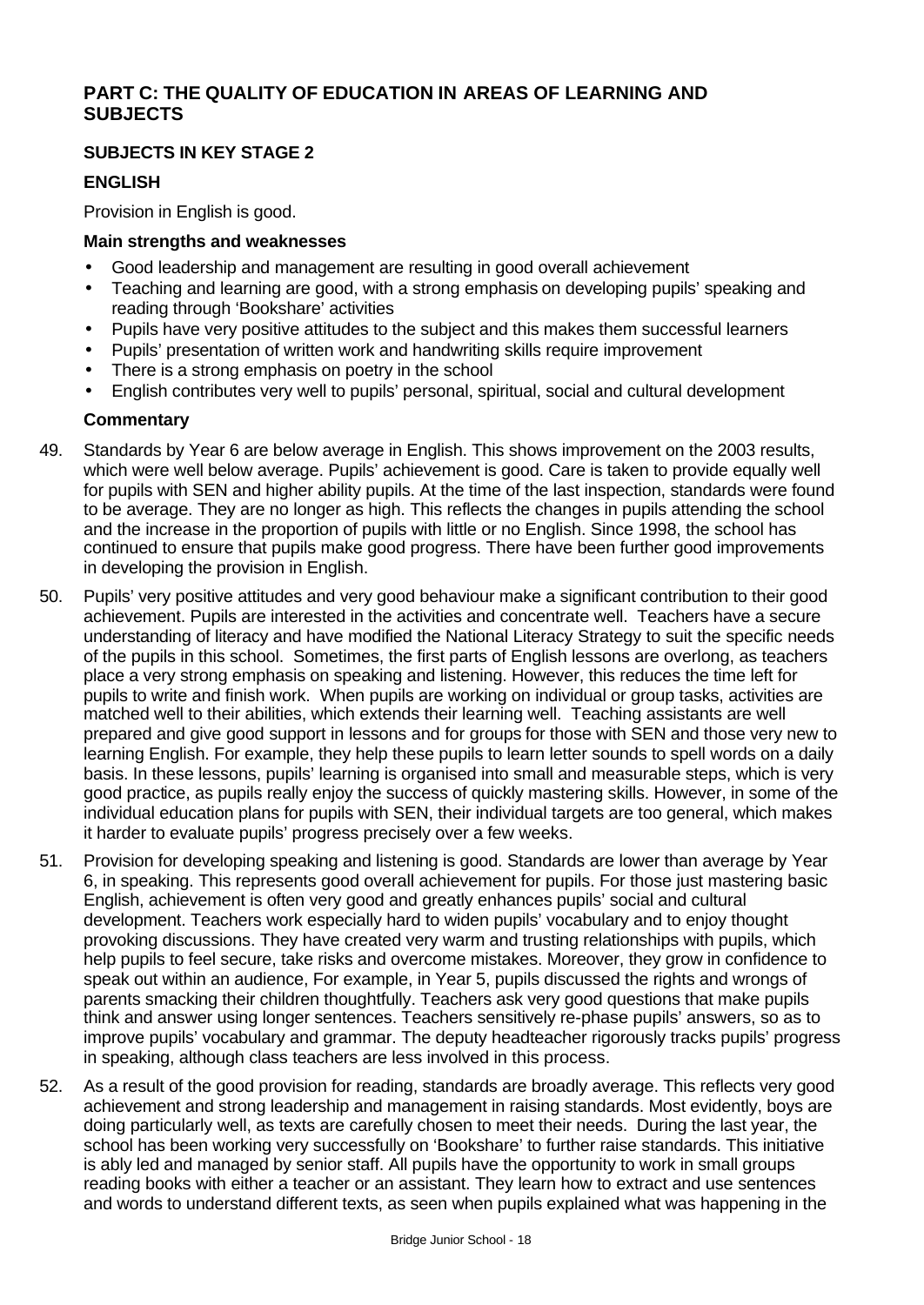story 'The Ghost Behind the wall'. Most pupils read texts accurately and know how to work out unfamiliar words. Assessment for reading is good. Homework from 'Bookshare' activities is good and well thought out to make learning fun.

- 53. Provision for writing is satisfactory. The school is currently working to develop writing. Pupils find writing hard, but are very enthusiastic. There is a strong emphasis on developing pupils' use of descriptive vocabulary and a satisfactory emphasis on grammar and punctuation. Presentation of work is sometimes messy and many pupils do not use a sharp pencil and too few use pens. Overall there is not enough joined up writing in pupils' work. Most pupils have a secure grasp of the spelling of common words and use adjectives well. They write confidently for a range of purposes. Teachers set regular targets to help pupils to improve their standards of attainment. However, when marking pupils' work too few teachers give clear guidance on what to improve. A particular strength of writing is in pupils' understanding of how to write poetry, which enhances pupils' cultural and spiritual development. Achievement in this aspect of writing is good and supported by visiting poets and musical experiences. Skills build up progressively and by Year 6, pupils write short pieces with creativity and emotion. In a very good lesson, pupils extracted descriptive vocabulary form 'Kensack's Kingdom' and created the noise and the build up of fear in a four verse poem about drowning.
- 54. The quality of leadership and management of English is good. Results of national tests are analysed rigorously to identify areas where pupils have difficulty. Senior staff set satisfactory targets for raising standards. Evidence indicates that targets will have been exceeded this year. The deputy headteacher works very closely with the subject manager, so that together they have a clear overview of the school's strengths and weaknesses.

## **Language and literacy across the curriculum**

55. Links with other subjects are good. Speaking and listening and reading skills are developed very well through all subjects. Pupils confidently use reference information including the Internet and resource books to support their learning. In history, pupils make books about different historical characters. In science, there is good emphasis on developing pupils' use of specific vocabulary, especially through visits. Skills in ICT is used satisfactorily overall. For example pupils in Year 4 develop their skills of persuasive writing by designing posters for different adventure park rides. There are missed opportunities to use the word processor to edit and re-draft writing. There are good links with music and art.

#### **MATHEMATICS**

Provision in mathematics is satisfactory.

#### **Main strengths and weaknesses**

- Pupils show very positive attitudes and are keen to learn mathematics
- The challenges offered to higher ability pupils, especially girls are not always demanding enough
- Pupils with SEN and those at the earliest stages of learning English achieve well

- 56. Standards at the end of Year 6 are average. Boys attain higher than girls overall. Pupils make satisfactory progress throughout their time at the school and show very positive attitudes towards mathematics. Results in 2003, show that pupils attainment was average and when compared to similar schools, the pupils here have been doing well. The school is successful at getting pupils up to the expected average Level 4. Pupils with SEN and those at the earliest stages of learning English achieve well. However, not enough higher ability pupils reach Level 5, thus, overall achievement is satisfactory.
- 57. Teaching and learning are satisfactory. Teachers' plans are clear and adapted from the national numeracy strategy, and where appropriate teaching assistants are briefed about which pupils to support. It is not always clear however which pupils have special needs and which need extra language support. Teaching is usually brisk and pupils respond well. Good questioning by teachers ensures pupils can explain different methods of calculation and use jottings to support their thinking. Pupils can tackle word problems systematically, identifying language features, which calculation to use and how to present the answers.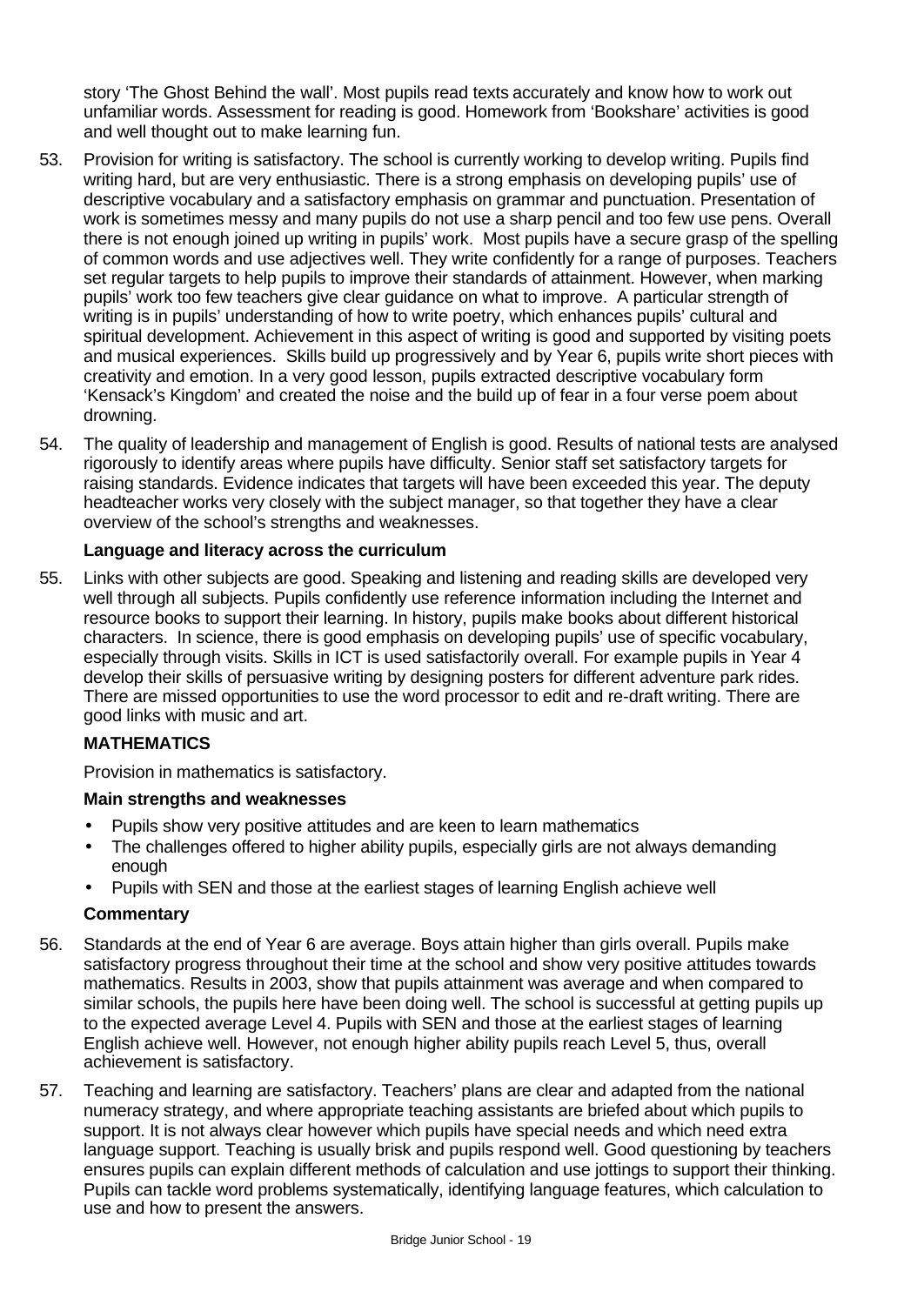- 58. Some teaching lacks challenge and more able pupils are not always given stimulating work that matches their ability and thinking skills to their full capacity. Similarly, some girls are not always encouraged to take an active part in discussions and reviewing of maths tasks. Pupils are not always encouraged to reflect upon their learning and how they might improve. Opportunities to use and apply their mathematics and to develop investigational skills are sometimes underdeveloped.
- 59. Leadership and management are satisfactory. The subject leader, who is very enthusiastic and committed, coordinates resources and keeps colleagues up to date. There has been no major mathematics training for the last two years following the successful introduction of the National Numeracy Strategy. The subject leader has a clear understanding of the school's strengths and weaknesses and there is a clear plan for next year involving 'Mathshare', which will be on the lines of the successful 'Bookshare'. There are plans to widen pupils' opportunities to use and apply mathematics in different ways. The monitoring of teaching and learning is carried out by the headteacher and deputy head teacher. There are insufficient opportunities for the subject manager to evaluate and assess data to help teachers to modify their lesson planning and thus, cater equally well for the needs of all ability groups.

## **Mathematics across the curriculum**

60. Links with other subjects are satisfactory. In design and technology, calculations are used to accurately measure templates to make slippers, which are then advertised for sale at various discount prices. In RE, the number of different religions in a class is represented using bar graphs. In Geography, work on population surveys, is recorded on pie charts. Symmetrical patterns are made in art, while in History the Egyptian numbering system is compared to that of today. Links are good overall.

## **SCIENCE**

Provision for science is good.

# **Main strengths and weaknesses**

- Pupils achieve well as a result of the good teaching
- Teachers place a good emphasis on pupils learning the language of science and on investigative work
- Good use is made of pupils' literacy skills
- Insufficient use is made of ICT to support science

- 61. Pupils achieve well because of well-organised lessons, an emphasis on practical activities, and good teaching. As a result, standards are better than those reported in the 2003 National Curriculum test and are just below average at the end of Year 6. Inspection findings are not as high as those reported in the last inspection. This is because there are fewer higher attaining pupils, a significant proportion of pupils are not yet fully fluent in English and the mobility rate of pupils is high in the present Year 6 class. Nevertheless, pupils make good progress. There is no significant variation in attainment between pupils of different gender, ethnicity or background. Pupils with SEN as well as those at the early stages learning English are well supported in class and achieve standards that are appropriate to their ability.
- 62. Pupils in Year 6 have a good understanding of living organisms, the classification of plants and animals, the physical processes of electricity and forces and the properties of a wide range of materials. From discussions with them it is clear that they have been taught well because they have a secure knowledge of the scientific concepts that they have been learning. They explain well why investigations have been set up in certain ways and know about the importance of fair testing. Across the school pupils are very keen to learn about science and to get involved with practical activities. Pupils make good strides in their learning.
- 63. Overall, teaching and learning are good in Years 3 to 6, contributing directly to pupils' good achievement. Teachers do a lot to help pupils understand scientific concepts. They use discussion sessions well to develop the scientific thinking of pupils. This emphasis has a very beneficial effect on pupils who are not yet fully fluent in English and those with special educational needs. Where lessons are highly practical, teaching is good and pupils learn well. One such example was in a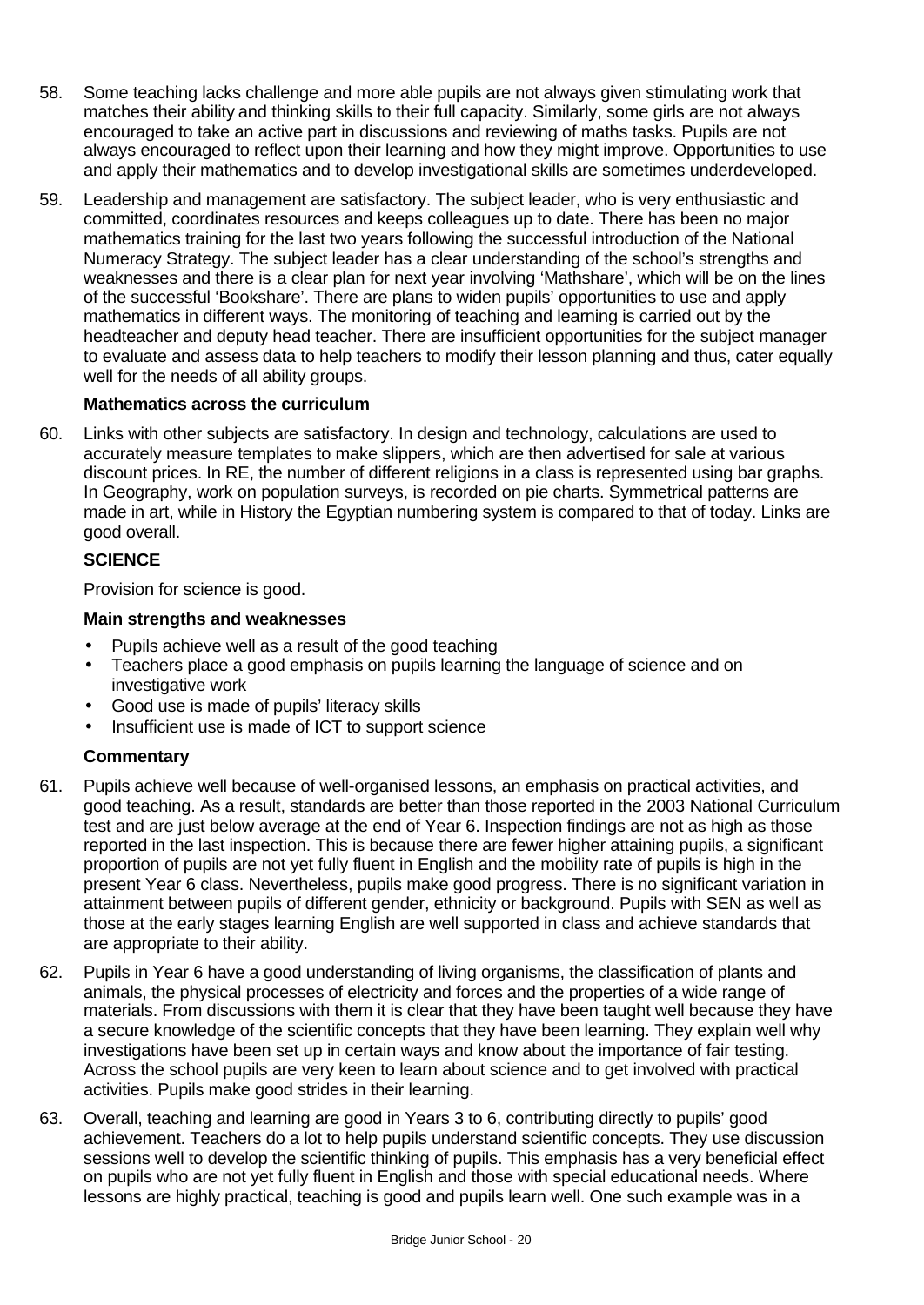Year 5 lesson where pupils were preparing a presentation on 'Day and Night'. Working in groups, using well-chosen resources pupils investigated different ways of demonstrating 'Day and Night'. This good approach to investigative science is continued across the school. In a Year 3 class, pupils were learning about how different types of materials made different shadows. Given some support, the majority of pupils gained a good understanding of why opaque, translucent and transparent materials create shadows of varying degrees of darkness. In all lessons seen there was a good emphasis on the correct use of specific vocabulary, which ensured that pupils developed a good understanding of scientific terms. Questions are well used to check pupils' understanding and advance their thinking. One such example was a Year 4 lesson where pupils were investigating which shape moves fastest through water. The teacher very skilfully targeted questions, which encouraged pupils to use knowledge, which they had acquired in earlier sessions to draw conclusions about why some shapes are more suitable than others.

64. The subject co-ordinator has an increasing awareness of the strengths and weaknesses of the subject through scrutinising pupils' work and overall, provides satisfactory leadership and management. Leadership has had a positive impact on encouraging teachers to provide pupils with more opportunities to undertake practical science. Nonetheless, there remain some areas for development. For example, the monitoring of teaching and learning and the analysis of statistical data has not been sufficiently rigorous to identify particular weaknesses in pupils' performance. In addition, the school is only just beginning to use ICT to support and extend learning. Despite this, the school has shown good improvement since the previous inspection. This is because the curriculum has improved significantly, with the much greater emphasis on investigative work and the school has managed to sustain the good achievement of pupils by the end of Year 6, due to the good leadership shown by senior staff and governors in monitoring pupils' performance and setting plans in place to improve science, especially for girls.

## **INFORMATION AND COMMUNICATION TECHNOLOGY (ICT)**

Overall provision for ICT is good.

## **Main strengths and weaknesses**

- There has been significant improvement in provision since the last inspection
- Good teaching enables pupils to achieve well
- Pupils gain new skills and apply them in challenging, interesting tasks
- Monitoring of teaching and learning is not fully developed
- Standards are improving
- Facilities have improved but the computer suite is only big enough for half-classes

- 65. Standards in ICT are as expected by the end of Year 6. Pupils, including those with SEN and those for whom English is an additional language, achieve well throughout the school and gain new skills and knowledge from year to year. Pupils in Year 4, for example, can input data onto spreadsheets and make good use of toolbars to produce graphs, which they label and save for analysis. Year 5, pupils are able to use a computer programme and choose the appropriate tools to control and operate traffic lights. They know that such systems are used in everyday life to control programmes such as burglar alarms. They edit and refine their instructions to include delays into the programme in order to simulate real- life situations. In Year 6, pupils work independently to select information from the network to produce slides about such people as Henry Ford. They are confident when editing text, but there are missed opportunities to redraft writing. They confidently use shortcuts and toolbars.
- 66. Teaching and learning are consistently good and lessons focus on clear objectives that are shared with pupils. Teachers have good knowledge and provide realistic, simulated tasks that are interesting and challenging. Relationships are very good and, consequently, pupils display very good attitudes and behaviour. They listen carefully, concentrate on tasks and are courteous when answering questions. Instructions and explanations are clear so that pupils know what to do and demonstrations are used well to enable them to work independently and solve problems. Teachers ask open questions which challenge pupils to show their previous learning and identify improving understanding of real systems that use ICT. Teaching assistants give effective support to lower attaining pupils.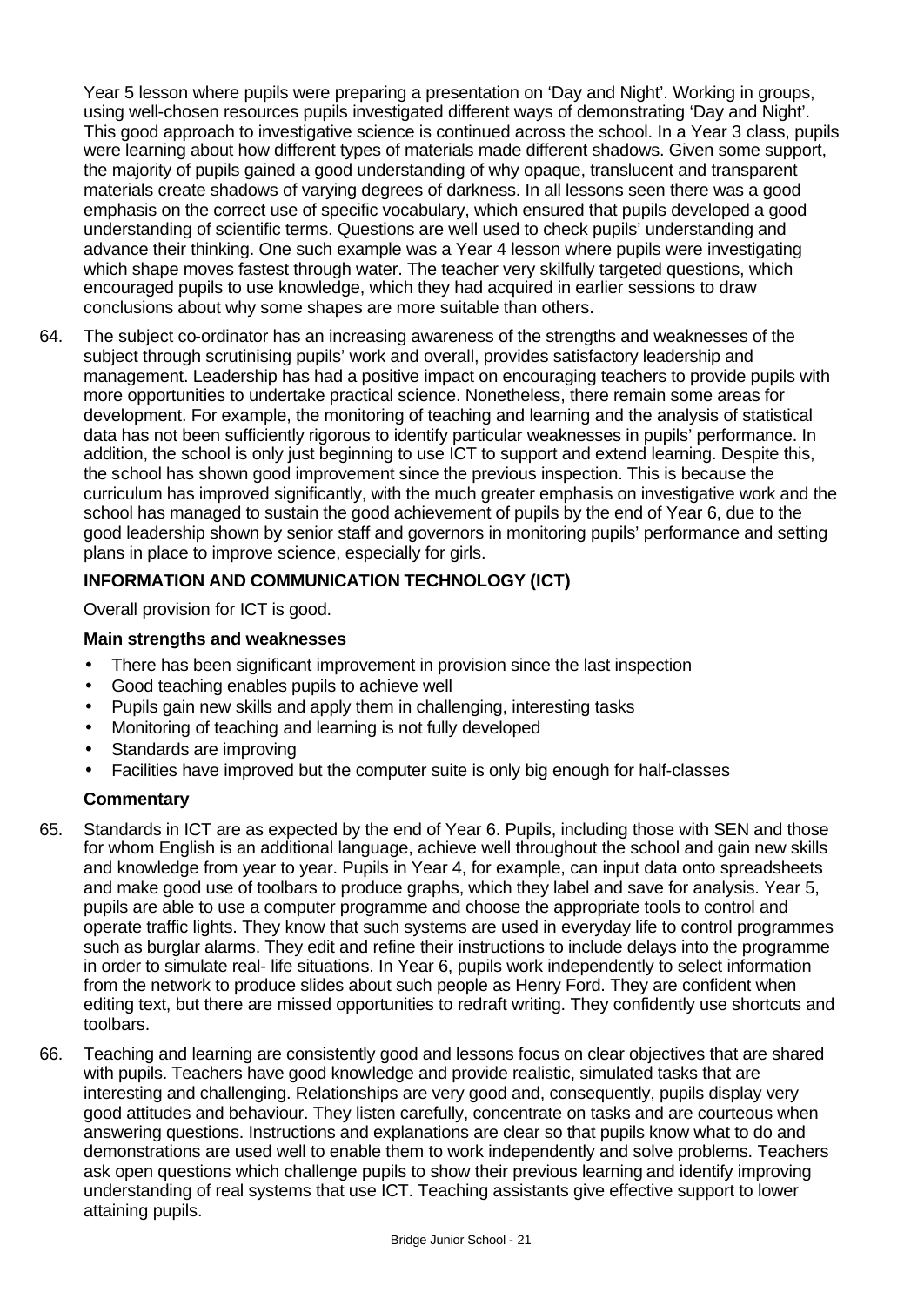67. Very good leadership by the headteacher, staff and governors has resulted in very good overall improvement in the subject since the last inspection. Management is good, but there are limited opportunities to monitor the quality of teaching and learning in lessons. Strengths of management include the very clear vision for future development and schemes of work are fully in place to support teachers when planning for learning. Class teachers assess pupils' achievement but pupils' progress from year to year is not as tightly monitored and tracked. The computer suite is new since the last inspection. Although it is small, it is well used. Improvement since the last inspection is very good. Standards, the quality of teaching and pupils' achievement have improved and the number of computers in school is now above average. Teachers' expertise is greatly improved as a result of good support for staff.

#### **Information and communication technology across the curriculum**

68. Displays around the school show that the use of ICT across the curriculum is variable, but satisfactory, overall. For example, an ICT board in the hall shows "ICT in action", showing the use of word - processed extended and informative writing, graphs and flow charts of instructions. Pupils have made a good school web site, which often means they have to use digital cameras. Pupils use search engines for research in literacy and geography. In mathematics, pupils use computers to reinforce learning.

## **HUMANITIES**

- 69. No geography lessons were seen during the inspection and only one history and RE lesson were observed, thus, the overall provision in these subjects is not judged. However, from evaluation of the range of work seen, it was possible to judge standards and pupils' achievement. These subjects make a very positive contribution to pupils' personal, social, spiritual and cultural development.
- 70. In **geography**, from the sample of work seen, standards are as expected and pupils achieve well as they move through the school. Achievement is satisfactory in Year 3, as pupils learn about cities in the United Kingdom and widen their knowledge about climate. However there is a limited amount of recorded work for the year as a whole. In Year 4, pupils develop their ability to use and understand maps and compare city life with that in a village. They are beginning to develop their opinions and express their views in individual projects on such as water. Here, links with mathematics are good, especially through the transport survey work. In Year 6, pupils show good knowledge of physical features of rivers, mountains and the wider environment and pupils use good geographical vocabulary in their writing. Pupils are encouraged to think independently, as seen in their Alpine brochures. There are missed opportunities for teachers to mark pupils' work to develop their learning.
- 71. In **history**, from pupils' work and a discussion with the subject co-ordinator, and one lesson, the school provides a good curriculum, with strong links to literacy. Pupils' work in books and in the lessons seen indicate that their achievement is good overall and that standards by Year 6 are as expected. The subject leader has been in this position for one year and has monitored samples of pupils' work and keeps colleagues up to date about resources including the use of Internet resources. Visits support pupils' learning well and have included one visit to a local Victorian country house and a nearby museum noted for its Egyptian gallery.
- 72. In **RE**, a good proportion of work covered in religious education lessons centres around discussion, drawing on pupils' own knowledge and understanding of different faiths. Scrutiny of pupils' work and discussion with the religious education coordinator suggests that pupils achieve well and standards are average. It was not possible to talk to year 6 pupils about RE, as they were away from the school visiting their new secondary school for one of the inspection days and discussion time had to focus on other core subjects. The ethos of the school warmly encourages pupils to apply religious values in their everyday lives and makes a very good contribution to pupils' personal development. There are good examples of links with other subjects. Older pupils worked collaboratively to make pictures in art, using fabric, to illustrate religious and cultural themes. Pupils have visited the local church and mosque and confidently compare different religious symbols. The school follows the Leicester syllabus for religious education, which is currently under review, but has thoughtfully added other relevant material more closely to reflect the faiths of the school. The quality and quantity of artefacts is good, with a growing use of ICT to support learning. The key issue from the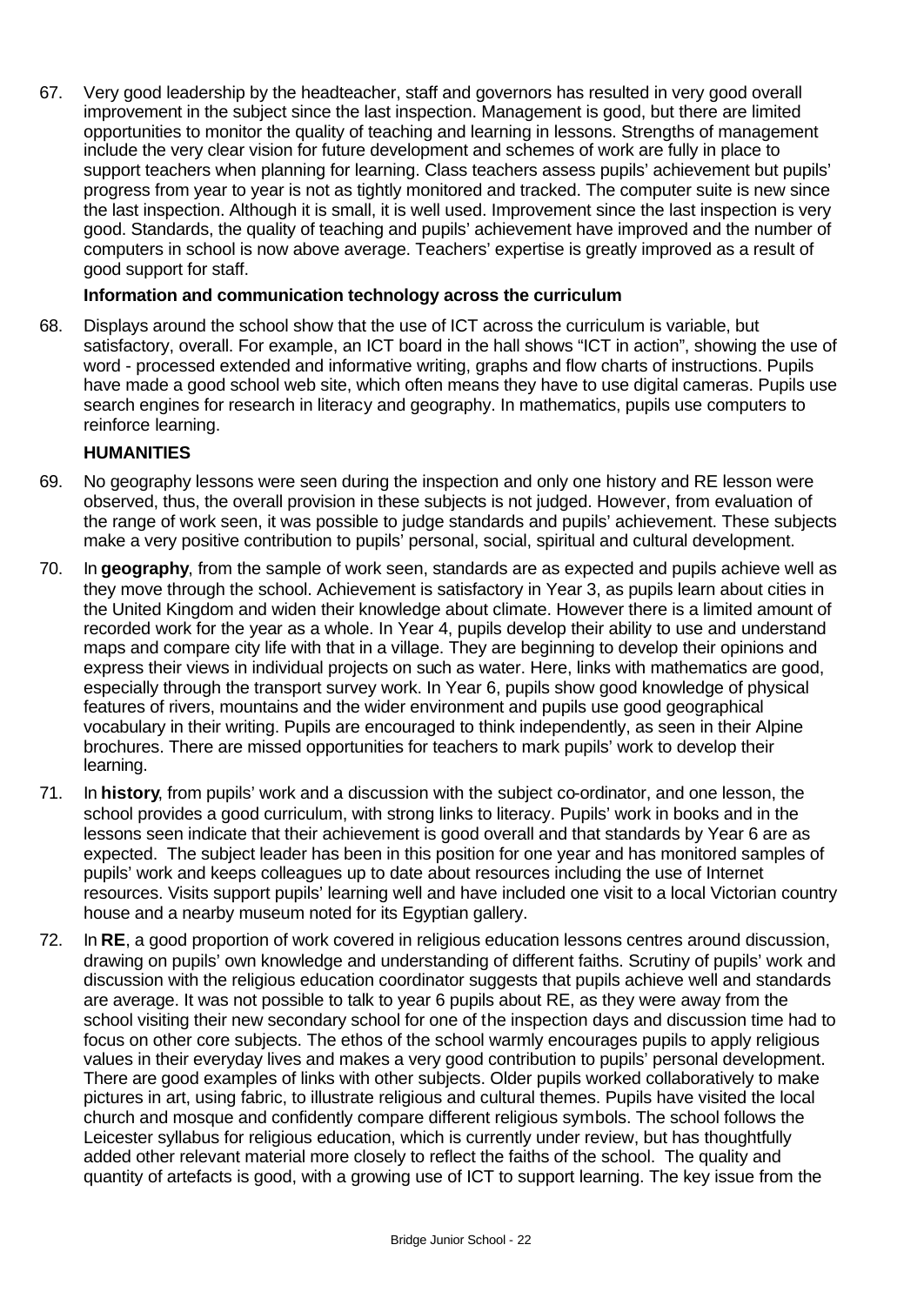last inspection to improve the character and organisation of alternative collective worship has been addressed.

# **CREATIVE, AESTHETIC, PRACTICAL AND PHYSICAL SUBJECTS**

- 73. The main focus areas for the inspection were English, mathematics, science and ICT Thus creative aspects did not receive as much inspection time and this is why provision overall is not judged in each subject. Inspectors talked to pupils, held discussions with teachers, and sampled pupils' work. Links with pupils' spiritual, social and cultural development are very good and there are good links with English.
- 74. In **art**, one Year 5 lesson was seen during the inspection. In this lesson pupils used textiles to express Aztec fairytales and achieved well. Evidence gathered from scrutiny of work and discussions indicates that the good range of curricular opportunities promotes expected standards, with a small proportion of pupils achieving above this for their age. Skills build up progressively from Year 3 to year 6. The topics taught are well planned, well resourced. Links with other subjects are good. For example, in the Year 5 'Talking Textiles' unit pupils work collaboratively to express their learning in literacy, geography or RE through fabric, with a growing understanding of how depth of colour and texture adds a greater dimension. The subject co-ordinator supports the nonsubject specialist teacher and has a clear vision for the role and a good sense of purpose.
- 75. Limited information was gathered on **design and technology**. A discussion was held with the subject leader and pupils' work was examined. There was also evidence from class displays. Evidence shows that pupils are working at the expected levels for their ages. This indicates good improvement in provision and standards since the last inspection. The subject leader has a clear idea of priorities including keeping resources up to date and supporting colleagues as appropriate. Pupils have an interest and pride in their work. Some high quality displays including making slippers and designing chairs, show that pupils have a clear idea about planning, making and critically evaluating their work and the advantages and disadvantages of materials.
- 76. In **music**, one lesson, taught by the subject specialist. Overall, there was not enough evidence to judge standards and pupils' achievement. Weekly music lessons are not consistently taught by the subject specialist, as she is only available to teach music one day a week. They are more usually taught by the class teacher. Topics are chosen with care to be varied, interesting and effectively link to other subjects. For example 'The Dragon who Chased Clouds' learned in Year 3, relates closely to Sikh and Hindu communities and supports RE and English very well. Pupils worked collaboratively to use percussion sounds to illustrate a story. Pupils develop good listening skills as music is played before and after daily school meetings. Music lessons and opportunities to perform help pupils to grow in confidence. The co-ordinator has good subject knowledge and has established an effective scheme of work for teachers to use, which includes assessment. Leadership shows a clear vision and a sense of purpose.
- 77. It was not possible to gain sufficient evidence about **PE** to form firm judgements. However, one lesson was seen in games, which was unsatisfactory, as pupils spent too much time waiting for turns, rather than being active. Physical education activities were discussed with groups who were engaged in another lesson. Here, pupils were all busy and had satisfactory opportunities to do vigorous exercise, although the space in the playground limited running opportunities. Links with mathematics were good as pupils recorded their times when running 25 meters, noting result to two decimal places. Pupils swim at the local community pool. Opportunities for PE are limited and difficult because of the size of the hall and playground. The school is beginning to improve this. Two mobile classrooms are to be removed to increase outside space. Sporting links with other schools are increasing and are satisfactory. They include cricket and girls' five-a-side football and support from Leicester City Football Club. Pupils have participated in tag rugby and basketball.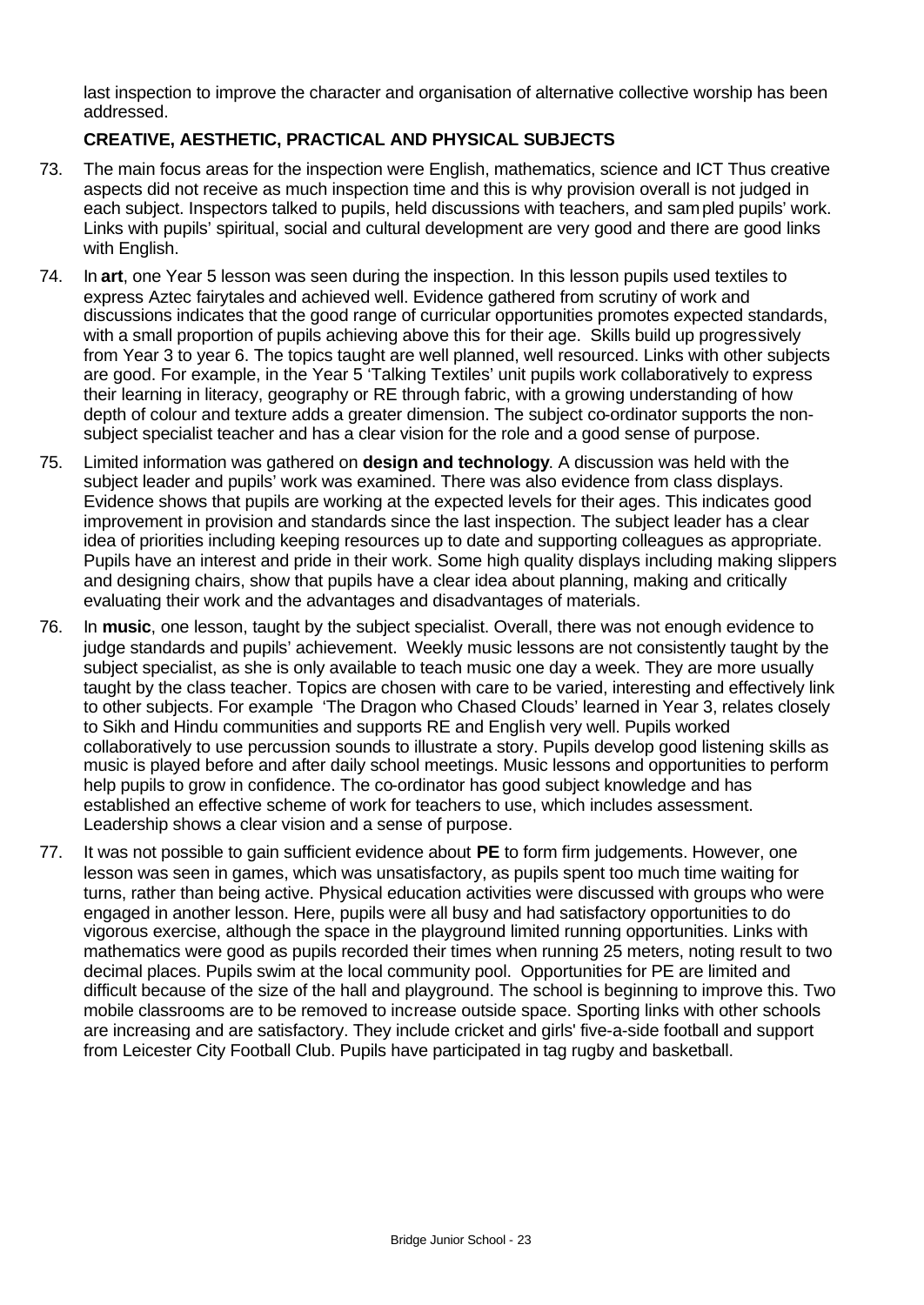## **PERSONAL, SOCIAL AND HEALTH EDUCATION AND CITIZENSHIP**

#### **Personal, social and health education**

Provision in personal, social, health education and citizenship is very good.

#### **Main strengths**

- The curriculum, learning and links with parents and the community are very good
- Pupils' self-esteem and respect for others is very well promoted
- Pupils' views are valued and pupils learn respect for each other and their community

- 78. There are very good opportunities for pupils to develop their personal and social skills in this school. There is a clear policy and the subject is promoted very well in lessons and through very strong links with parents and the community. Parents are involved in helping to raise money for charities including the local hospice, comic relief, National Children's Homes and Bhuj (Gujerat earthquake). Pupils are encouraged to show their feelings and express their emotions and staff work effectively to enhance pupils' self-esteem. For example, they explore their emotions through appreciation of books, art and music. Classroom charts and displays often focus on pupils' moods and feeling. Moreover, they emphasise the importance of sharing good things and learning to work together. In lessons, staff plan activities, which help pupils to work successfully in groups, sharing tasks and making decisions. The hugely successful 'Social Cohesion Project' has helped pupils to understanding what friendship means and to enhance their awareness of the importance of racial harmony in the local community.
- 79. The staff help pupils to grow into become confident individuals and respect their ideas and opinions. For example, the school council widens pupils' understanding of the democratic system and is run very professionally. Pupils talked confidently about their litter focus and understand about having a manifesto for elections. They have organised a tree planting project and were instrumental in getting the toilets refurbished to a high standard. Future projects include raising money for a football pitch. The suggestion box in the hall is used sensibly and gives pupils a way of expressing their ideas without fear of ridicule or misunderstanding. Members of the caring, medical and emergency services help to enrich pupils' learning.